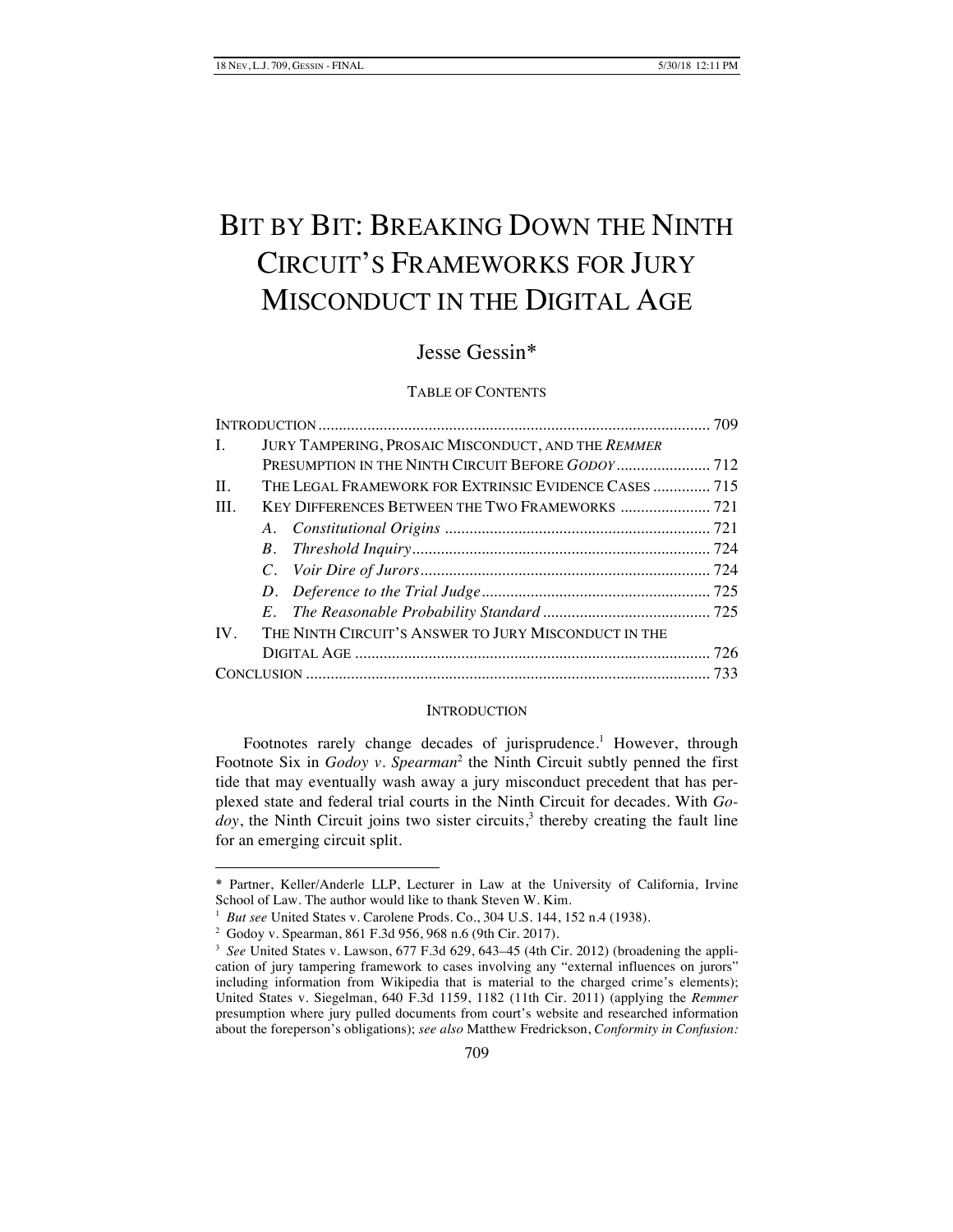-

# 710 *JURY MISCONDUCT IN THE DIGITAL AGE* [Vol. 18:709

Until *Godoy*, there were three categories of jury misconduct in the Ninth Circuit.4 The first is jury tampering: "[A]n effort to influence the jury's verdict by threatening or offering inducements to one or more of the jurors."<sup>5</sup> Usually, jury tampering involves some sort of extraneous *human* contact with a juror *that affects the juror's state of mind*. <sup>6</sup> The second is "prosaic" jury impropriety, where thejre is an intrusion into the sanctity of the jury, but that intrusion is relatively minor and does not involve the introduction of extrinsic evidence<sup>7</sup> to the jury.8 These first two categories should be viewed as a range of *ex-parte*-

*Applying a Common Analysis to Wikipedia-Based Jury Misconduct*, 9 WASH. J.L. TECH. & ARTS 19 (2013) (discussing *Lawson* and the application of the traditional jury tampering analysis to the introduction of information from the internet to the jury); *Trials*, 44 GEO. L.J. ANN. REV. CRIM. PROC. 565, 638–46 (2015) (combining the legal analyses for juror contact with other people and extrinsic materials).

<sup>&</sup>lt;sup>4</sup> There are very few Ninth Circuit cases discussing the different categories of jury misconduct. In *Sea Hawk Seafoods, Inc. v. Alyeska Pipeline Serv. Co.*, 206 F.3d 900, 907–08 (9th Cir. 2000), the Ninth Circuit noted the difference between *ex parte* contact (or prosaic), coercion (or jury tampering) and extrinsic evidence cases. Similarly and building on *Sea Hawk Seafoods*, in *United States v. Rosenthal*, 454 F.3d 943, 949 (9th Cir. 2006), the Ninth Circuit again focused on the difference between *ex parte* contact cases and extraneous information cases.

<sup>5</sup> United States v. Dutkel, 192 F.3d 893, 895 (9th Cir. 1999).

<sup>&</sup>lt;sup>6</sup> See, e.g., Tarango v. McDaniel, 837 F.3d 936, 949 (9th Cir. 2016) (addressing jury misconduct where police officers who were victims, investigators, and witnesses in the case tailed a holdout juror on his drive to the courthouse); United States v. Rutherford, 371 F.3d 634, 639, 645 (9th Cir. 2004) (finding that seven to ten IRS agents sitting in first two rows behind the prosecution who "glared and stared" at the jurors could be jury tampering where jurors informed trial court that the jurors felt intimidated by the IRS); United States v. Henley, 238 F.3d 1111, 1116 (9th Cir. 2001) (finding that a bribery attempt was jury tampering where juror stated he was "extremely extremely scared."); United States v. Elias, 269 F.3d 1003, 1021 (9th Cir. 2001) (finding that a defendant's offhanded comment, which jurors interpreted as jokingly suggesting a bribe, was not jury tampering because jurors testified that the comment "did not preoccupy them at the time, frighten them, or distract them from focusing on the evidence."); United States v. Armstrong, 654 F.2d 1328, 1331–33 (9th Cir. 1981) (finding that two calls to juror's husband involving obscene language and telling juror to "stop hassling" defendant was insufficient for a finding of jury tampering where juror informed trial court "that she would not let the calls interfere with her duty as a juror.").

<sup>&</sup>lt;sup>7</sup> Throughout this Article, "extrinsic evidence" is used interchangeably with "extraneous information" because courts often use these terms synonymously.

<sup>8</sup> *See, e.g.*, United States v. Olano, 507 U.S. 725, 729–30 (1993) (presence of alternate jurors during jury deliberations); Rushen v. Spain, 464 U.S. 114, 116 (1983) (juror's recollection of unrelated crime committed by defendant's associate); Smith v. Phillips, 455 U.S. 209, 212 (1982) (juror's application for investigative position at District Attorney's Office during trial); United States v. Wilson, No. 99-30278, 2000 WL 1028686, at \*3 (9th Cir. July 20, 2000) (juror asked two deputy Marshals "what their jobs were, and they told him they were there 'to make sure no one got lost[,]' " which the juror interpreted as general courtroom security); United States v. English, 92 F.3d 909, 913–14 (9th Cir. 1996) (elevator encounter between juror and victims); United States v. Maree, 934 F.2d 196, 202 (9th Cir. 1991) (juror's contact with friends who encouraged her to convict defendant*)*; United States v. Endicott, 869 F.2d 452, 457 (9th Cir. 1989) (contact between juror and main defense witness where juror stated that he knows defendant is guilty); United States v. Madrid, 842 F.2d 1090, 1091–92 (9th Cir. 1988) (court clerk consoled juror after another juror swore at her); United States v. Weiner, 578 F.2d 757, 765 (9th Cir. 1978), *cert. denied*, 439 U.S. 981 (1978) (contact be-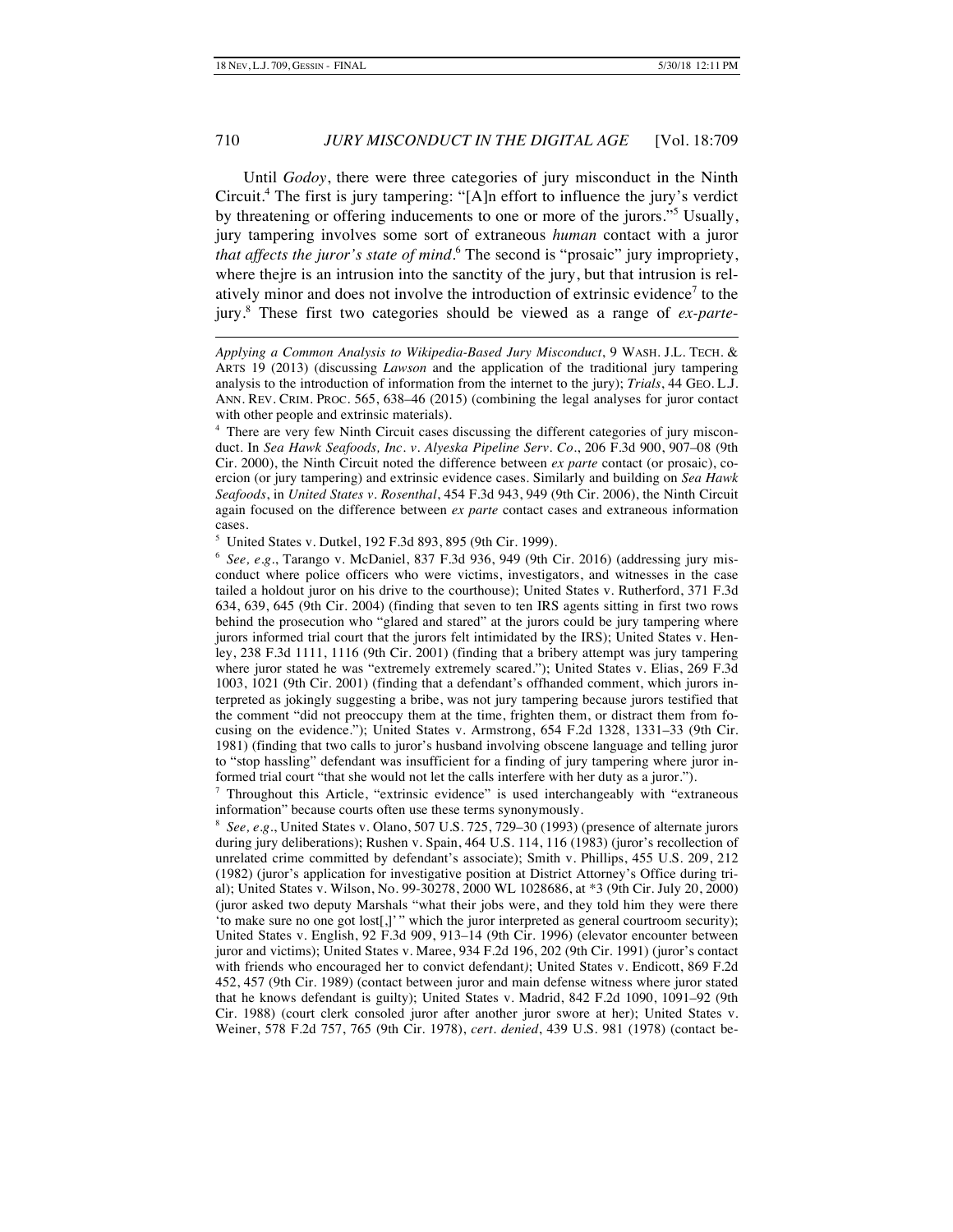-

#### Spring 2018] *JURY MISCONDUCT IN THE DIGITAL AGE* 711

contact misconduct, where a superficial contact at some point crosses the threshold into jury tampering.<sup>9</sup> The third category is the introduction of extrinsic evidence to the jury.<sup>10</sup> The Ninth Circuit has historically analyzed *ex parte* contacts differently from the introduction of extrinsic evidence.

The difficultly with the pre-*Godoy* misconduct categories is that categorizing the misconduct becomes messy when dealing with technological communications. For example, when there is a seemingly innocuous post from a juror to social media (whether it be a general post or a post to a friend or group of friends) that communication would most likely be considered prosaic.<sup>11</sup> If a "Facebook friend" responds to that communication—which is likely prosaic misconduct on its own—with some half-baked legal opinion, does the misconduct instantly become extraneous evidence misconduct? Or what happens if jurors "friend" each other on social media and suddenly each of the jurors' nonjuror friends are able to communicate with the jurors during a trial?<sup>12</sup> How is that misconduct to be categorized?

tween juror and court bailiff); United States v. Klee, 494 F.2d 394, 396 (9th Cir. 1974) (premature discussion among the jurors themselves about the case in violation of court admonition).

<sup>9</sup> *See, e.g.*, Godoy v. Spearman, 861 F.3d 956, 969–70 (9th Cir. 2017) (finding jury tampering where a juror " 'kept continuous communication' with her 'judge friend' 'about the case' '[d]uring the course of the trial' and 'disclose[d] to the jury what he said,' " but there was no overt threat and it is unclear exactly what information was relayed to the jury).

<sup>10</sup> *See, e.g.*, Jeffries v. Wood, 114 F.3d 1484, 1490–91 (9th Cir. 1997) (en banc), *overruled on other grounds by* Gonzalez v. Arizona, 677 F.3d 383, 390 (9th Cir. 2012) (one juror informed other jurors that defendant was convicted armed robber); United States v. Harber, 53 F.3d 236, 238 (9th Cir. 1995) (case agent's report containing summary of investigation and agent's opinion that defendants were guilty was present in jury room, despite not having been admitted into evidence); Lawson v. Borg, 60 F.3d 608, 610 (9th Cir. 1995) (one juror conveyed to other jurors information received out of court about defendant's violent reputation); Hughes v. Borg, 898 F.2d 695, 697 (9th Cir. 1990) (police report not admitted into evidence was inadvertently given to jury); Marino v. Vasquez, 812 F.2d 499, 502–03 (9th Cir. 1987) (a juror conducted an out-of-court experiment with third party, and another juror made use of dictionary definition that differed from court's instructions); United States v. Caro-Quintero, 769 F. Supp. 1564, 1568, 1575 (C.D. Cal. 1991) (local newspapers in jury room during deliberations).

<sup>&</sup>lt;sup>11</sup> When there have been content-general posts, such as a juror posting on Facebook about having jury duty, United States v. Williams, No. 06-00079, 2014 WL 2893232, at \*3–4 (D. Haw. June 26, 2014) ("[T]he juror's posts here give the court absolutely no reason to believe that any juror has been exposed to prejudicial or extraneous information, or otherwise violated the court's admonitions."), or even a more detailed "play-by-play" series of posts about a trial, United States v. Fumo, 655 F.3d 288, 306 (3d Cir. 2011) (finding that the defendant could not show "any prejudice, let alone substantial prejudice" from a juror posting on Twitter and Facebook over the course of months about trial), courts have generally refused to label the conduct as jury tampering.

<sup>12</sup> *See* Ben Holden, *Courts Must Be Prepared for Tech-Savvy Jurors*, BALT. SUN (June 23, 2011), http://articles.baltimoresun.com/2011-06-23/news/bs-ed-courts-tech-20110623\_ 1\_ju dge-sweeney-jurors-medical-malpractice-trial [https://perma.cc/LQU6-73M9] (five jurors friending each other on Facebook).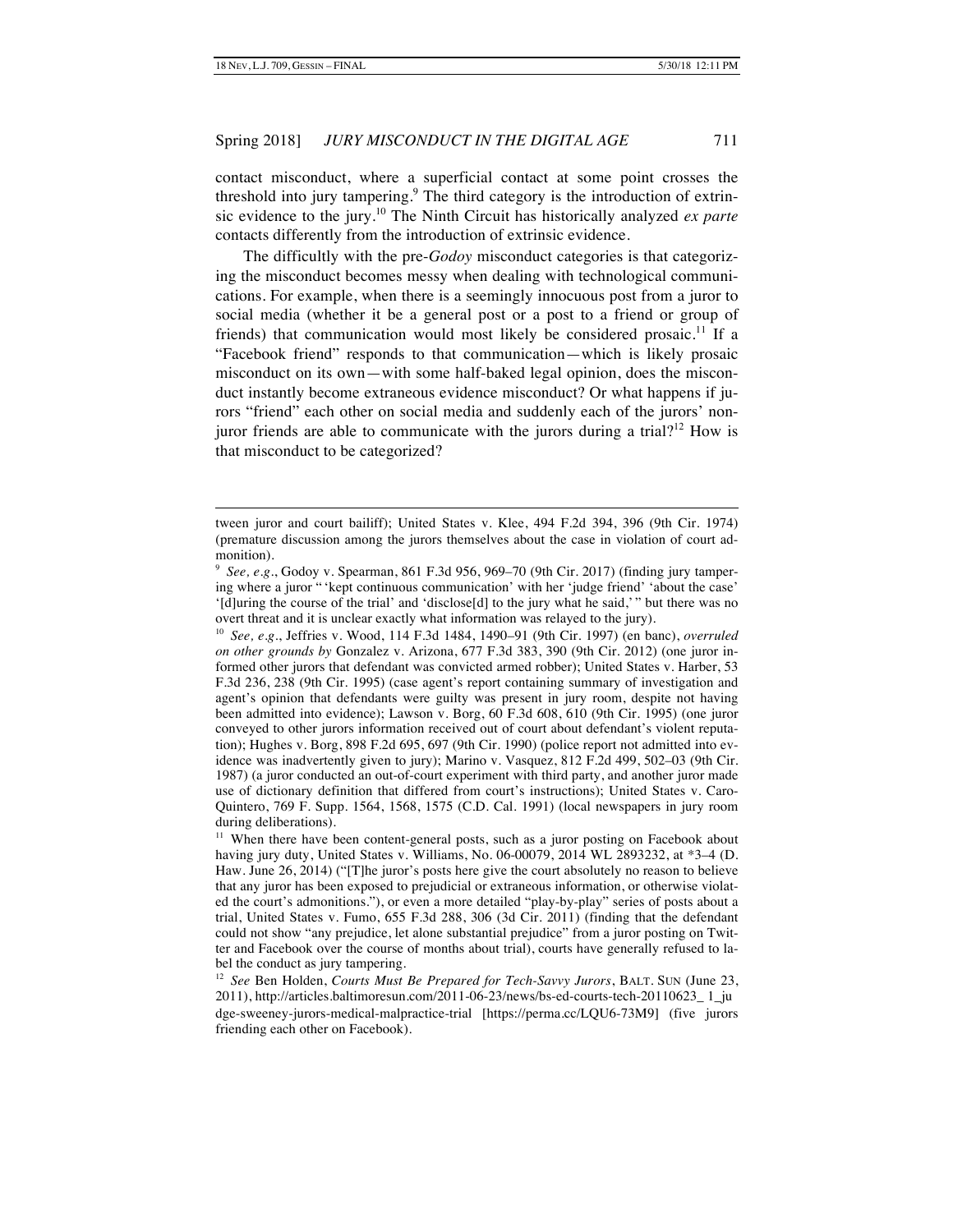Jurors are curious and connected.<sup>13</sup> That is unlikely to change anytime soon.<sup>14</sup> These blurred lines render inconsistencies in the law, or worse, arbitrary distinctions between circumstances simply for the sake of keeping outdated frameworks alive. Footnote Six abandons the old, and recreates a framework better suited for the digital age. After all, it is within the jury box that technology has the greatest risk of disrupting trials.

Understanding the law before *Godoy* provides a critical backdrop to realizing the significance of Footnote Six. This Article begins with a review of the two types of *ex parte* misconduct—jury tampering and prosaic misconduct. Part II is a look into the extrinsic evidence framework. The third Part teases out the differences between the *ex parte* and extrinsic evidence frameworks. The final Part discusses the *Godoy* framework and aspects of the previous frameworks that are likely to be grafted onto the *Godoy* framework.

# I. JURY TAMPERING, PROSAIC MISCONDUCT, AND THE *REMMER* PRESUMPTION IN THE NINTH CIRCUIT BEFORE *GODOY*

In a pair of cases from the 1950s, the Supreme Court established a simple framework for addressing jury tampering allegations:<sup>15</sup>

In a criminal case, any . . . tampering, directly or indirectly, with a juror during a trial about the matter pending before the jury is, for obvious reasons, deemed presumptively prejudicial. . . . The presumption is not conclusive, but the burden rests heavily upon the Government to establish . . . that such contact with the juror was harmless to the defendant.<sup>16</sup>

 <sup>13</sup> *See* Caren Myers Morrison, *Jury 2.0*, 62 HASTINGS L.J. 1579, 1587–88 (2011) (citations omitted) ("[A] quick survey of recent cases shows instances where jurors have run Google searches on the defendant, the names of co-conspirators, and the defense lawyer. In other cases, jurors have discovered that a prosecution witness was in protective custody because of the defendant; looked up the Myspace profile of one of the teenage victims in a felony sexual abuse case; accessed the Facebook page of a defendant accused of aggravated burglary with a weapon, where he showed a picture of himself holding a gun; tried to look up the defendant's prior criminal record on a police department website; looked up the driving record of a truck driver in a negligence action; looked up defendants' ages and dates of birth; researched oppositional defiant disorder; researched alternative causes of death in a manslaughter case; researched the effect on blood alcohol of the drug Narcan in a vehicular homicide case; looked up a definition of 'lividity' and the role it might have had in fixing the time of a beating victim's death; researched the injury of retinal detachment in a child-murder case; and determined whether a particular type of firearm could have damaged a bullet-proof vest.").

<sup>14</sup> Daniel William Bell, Note, *Juror Misconduct and the Internet*, 38 AM. J. CRIM. L. 81, 83 (2010) (citations omitted) ("Jurors' independent research is not a new problem. The Internet aside, jurors have looked up ambiguous terms in dictionaries, conducted substantive legal research, engaged in at-home experiments, visited accident scenes, and otherwise obtained specialized knowledge. The number of such incidents, however, seems to have dramatically increased since the advent of the Internet.").

<sup>15</sup> *See generally* Remmer v. United States, 347 U.S. 227 (1954) (*Remmer I*); Remmer v. United States, 350 U.S. 377 (1956) (*Remmer II*).

<sup>16</sup> *Remmer I*, 347 U.S. at 229 (citing Mattox v. United States, 146 U.S. 140, 148–50 (1892)).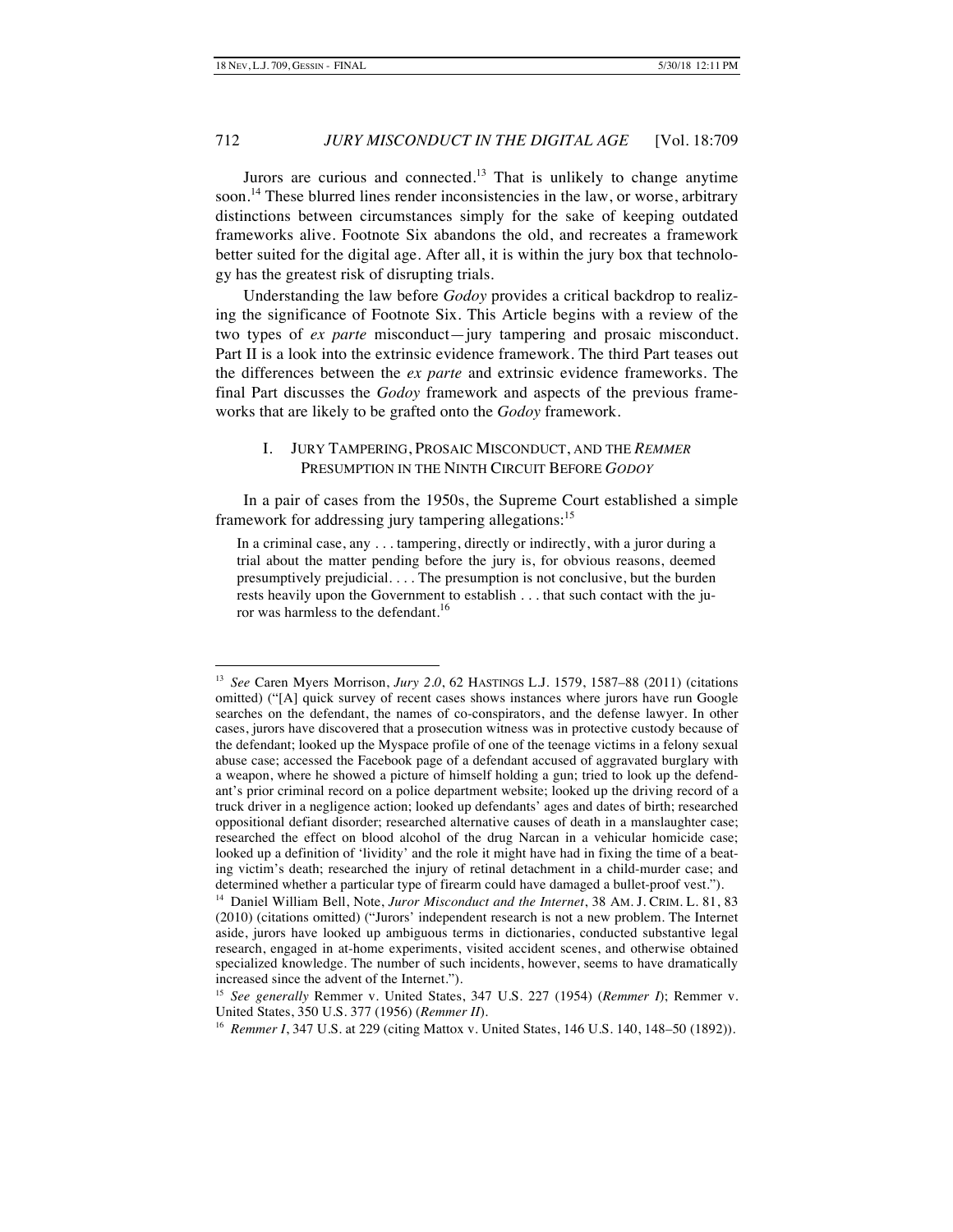When originally conceived, the "*Remmer* presumption" (as the presumption has come to be known) was a "categorical directive" to lower courts to apply one approach to instances of jury tampering.<sup>17</sup> However, later Supreme Court decisions have muddied the waters.<sup>18</sup> Consequently, the federal circuit courts currently apply three different tests to juror tampering allegations: "(1) applying the *Remmer* presumption, (2) abandoning the *Remmer* presumption, and (3) determining whether or not to apply the *Remmer* presumption based on the severity of the contact."<sup>19</sup> The Ninth Circuit follows the third approach.<sup>20</sup>

The Ninth Circuit's severity-of-contact approach centers on the difference between "prosaic kinds of jury misconduct" and the "much more serious intrusion" of jury tampering.<sup>21</sup> Importantly, prosaic misconduct cases require the defendant to show actual prejudice, while jury tampering is presumed to be prejudicial, thereby shifting the burden to the government to rebut the presumption.<sup>22</sup> Until *Godoy*, the analytical framework underlying the presumption applied to all cases involving *ex parte* contacts, but only jury tampering triggered the presumption.<sup>23</sup>

There are two steps in the pre-*Godoy* framework. First, the defendant must make a *prima facie* showing that the intrusion into the jurors' deliberations

23 *See* Kerr, *supra* note 19, at 1476.

 <sup>17</sup> *See* United States v. Dutkel, 192 F.3d 893, 895 (9th Cir. 1999).

<sup>&</sup>lt;sup>18</sup> See generally United States v. Olano, 507 U.S. 725, 741 (1993) (reversing the Ninth Circuit by finding that presence of alternate jurors during deliberations is not inherently prejudicial); Rushen v. Spain, 464 U.S. 114, 115, 116–21 (1983) (tersely worded per curiam decision vacating the Ninth Circuit's holding that the *ex parte* communication between trial judge and juror at issue was not harmless error); Smith v. Phillips, 455 U.S. 209, 215 (1982) (stating that "allegations of juror partiality" should be addressed through a *Remmer* hearing where "the defendant has the opportunity to prove actual bias.").

<sup>19</sup> Fredrickson, *supra* note 3, at 24. *But see* Anna H. Tison, United States v. Lawson*: Problems with Presumption in the Fourth Circuit*, 91 N.C. L. REV. 2244, 2251–54 (2013) (discussing different approaches taken by federal circuit courts); Eva Kerr, Note, *Prejudice, Procedure, and a Proper Presumption: Restoring the* Remmer *Presumption of Prejudice in Order to Protect Criminal Defendants' Sixth Amendment Rights*, 93 IOWA L. REV. 1451, 1463–78 (2008) (opining that there is a "spectrum" of six differing approaches to the *Remmer* presumption).

<sup>20</sup> *See Dutkel*, 192 F.3d at 896 ("Having concluded that the *Remmer* presumption applies *if* the case involves jury tampering, we must still decide whether what occurred here amounted to tampering.").

<sup>21</sup> *Id.* at 895; *see also* United States v. Henley, 238 F.3d 1111, 1116 (9th Cir. 2001); United States v. Rutherford, 371 F.3d 634, 643 (9th Cir. 2004).

<sup>22</sup> *Compare* United States v. Madrid, 842 F.2d 1090, 1093 (9th Cir. 1988) (where there is an *ex parte* contact short of jury tampering and not involving the "unauthorized submission of 'extraneous information' (e.g., a file or dictionary) to the jury," "a defendant must demonstrate 'actual prejudice' resulting from an ex parte contact to receive a new trial."), *with Dutkel*, 192 F.3d at 895 (limiting *Madrid* to a "prosaic kind[] of . . . misconduct" and requiring presumption of prejudice in jury tampering case). While there has been at least one Ninth Circuit case where conduct short of jury tampering required the *Remmer* presumption, this case was decided before *Olano* and the government rebutted the presumption of prejudice to the defendant. *See* United States v. Goliday, 468 F.2d 170, 172 (9th Cir. 1972) (government rebutted presumption where juror discussed a hypothetical with her son).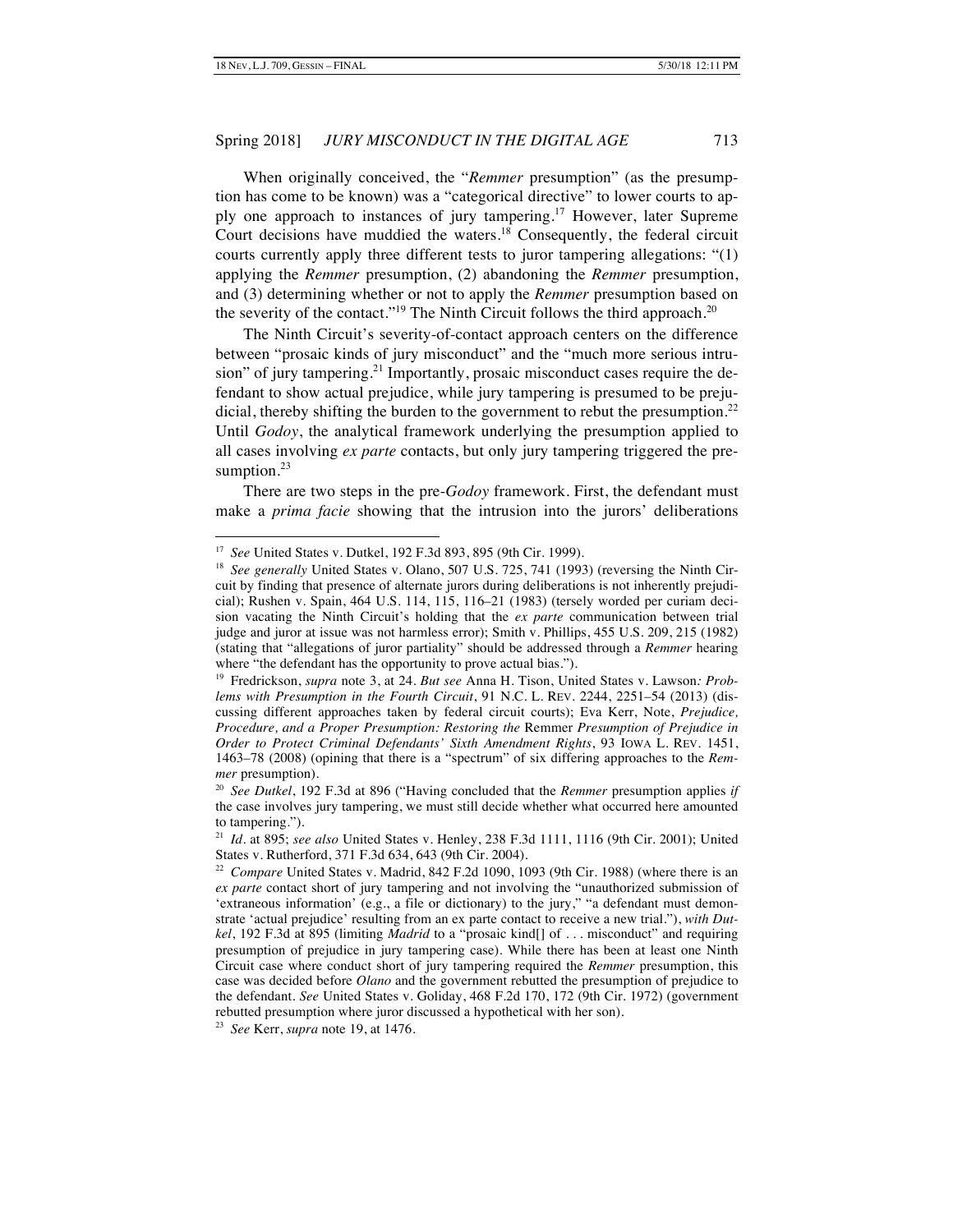could have "interfered with the jury's exercise of its functions," thereby requiring a hearing.<sup>24</sup> In determining whether a hearing should be held, the trial court must consider: (1) "the content of the allegations," (2) "the seriousness of the alleged misconduct or bias," and  $(3)$  "the credibility of the source."<sup>25</sup>

The "appropriate inquiry" into the misconduct should not focus on the intent behind the misconduct, but "whether the unauthorized conduct raises a risk of influencing the verdict or had an adverse effect on the deliberations."<sup>26</sup> "The 'adverse effect' standard is a low one: 'Unless the district court finds that this showing is entirely frivolous or wholly implausible, it must order a *Remmer* hearing to explore the degree of the intrusion and likely prejudice suffered by the defendant.<sup>'</sup> "<sup>27</sup> Similarly, even in cases involving prosaic misconduct, "the district court, upon finding a reasonable possibility of prejudice, must hold a fair hearing."<sup>28</sup> Accordingly, once a defendant makes a threshold showing of misconduct, the trial court must *sua sponte* hold an evidentiary hearing,<sup>29</sup> and a "specific request for a hearing" from the defendant is not necessary. $30$  Therefore, most of the Ninth Circuit cases where a hearing was found to be unnecessary involved extraneous information.<sup>31</sup>

Once a defendant makes a *prima facie* showing of intrusion and a hearing is ordered, the court must obtain information from the jurors to determine the exact nature of the contact. During the hearing, the "[trial] court may not, under [Federal Rule of Evidence] 606(b), consider testimony regarding the affected juror's mental processes in reaching the verdict."<sup>32</sup> "However, a court can and should consider the effect of . . . improper contacts on a juror's state of mind, a juror's general fear and anxiety following such an incident, and any other thoughts a juror might have about the contacts or conduct at issue." $33$ 

 <sup>24</sup> *Dutkel*, 192 F.3d at 898.

<sup>25</sup> United States v. Angulo, 4 F.3d 843, 847 (9th Cir. 1993); United States v. Brande, 329 F.3d 1173, 1176–77 (9th Cir. 2003).

<sup>&</sup>lt;sup>26</sup> *Rutherford*, 371 F.3d at 644 (citation omitted) (internal quotation marks omitted).

<sup>27</sup> United States v. Henley, 238 F.3d 1111, 1115 (9th Cir. 2001).

<sup>28</sup> United States v. Rosenthal, 454 F.3d 943, 949 (9th Cir. 2006); *see also Brande*, 329 F.3d at 1178 (remanding for an evidentiary hearing where a court staff approached a juror and asked him whether he would be unable to find a defendant guilty of a crime). *But see* United States v. Smith, 424 F.3d 992, 1011–12 (9th Cir. 2005) (no abuse of discretion despite failure to conduct hearing though juror contacted prosecution witness because the court understood nature and scope of bias allegation).

<sup>29</sup> *Angulo*, 4 F.3d at 848.

<sup>30</sup> United States v. Dutkel, 192 F.3d 893, 899 (9th Cir. 1999).

<sup>&</sup>lt;sup>31</sup> While an evidentiary hearing is not mandated every time there is an allegation of jury misconduct or bias, cases where a trial court's decision not to hold a hearing has been upheld involve extrinsic evidence, *Smith*, 424 F.3d at 1011–12; United States v. Saya, 247 F.3d 929, 935 (9th Cir. 2001); United States v. Langford, 802 F.2d 1176, 1180 (9th Cir. 1986); United States v. Halbert, 712 F.2d 388, 389 (9th Cir. 1983), and not *ex parte* contacts.

<sup>32</sup> United States v. Rutherford, 371 F.3d 634, 644 (9th Cir. 2006) (citation omitted) (internal quotation marks omitted).

<sup>33</sup> *Id.*; *see also* United States v. Henley, 238 F.3d 1111, 1118 (9th Cir. 2001) (citation omit-

ted) (internal quotation marks omitted) ("Similarly, the Fourth Circuit, in a well-reasoned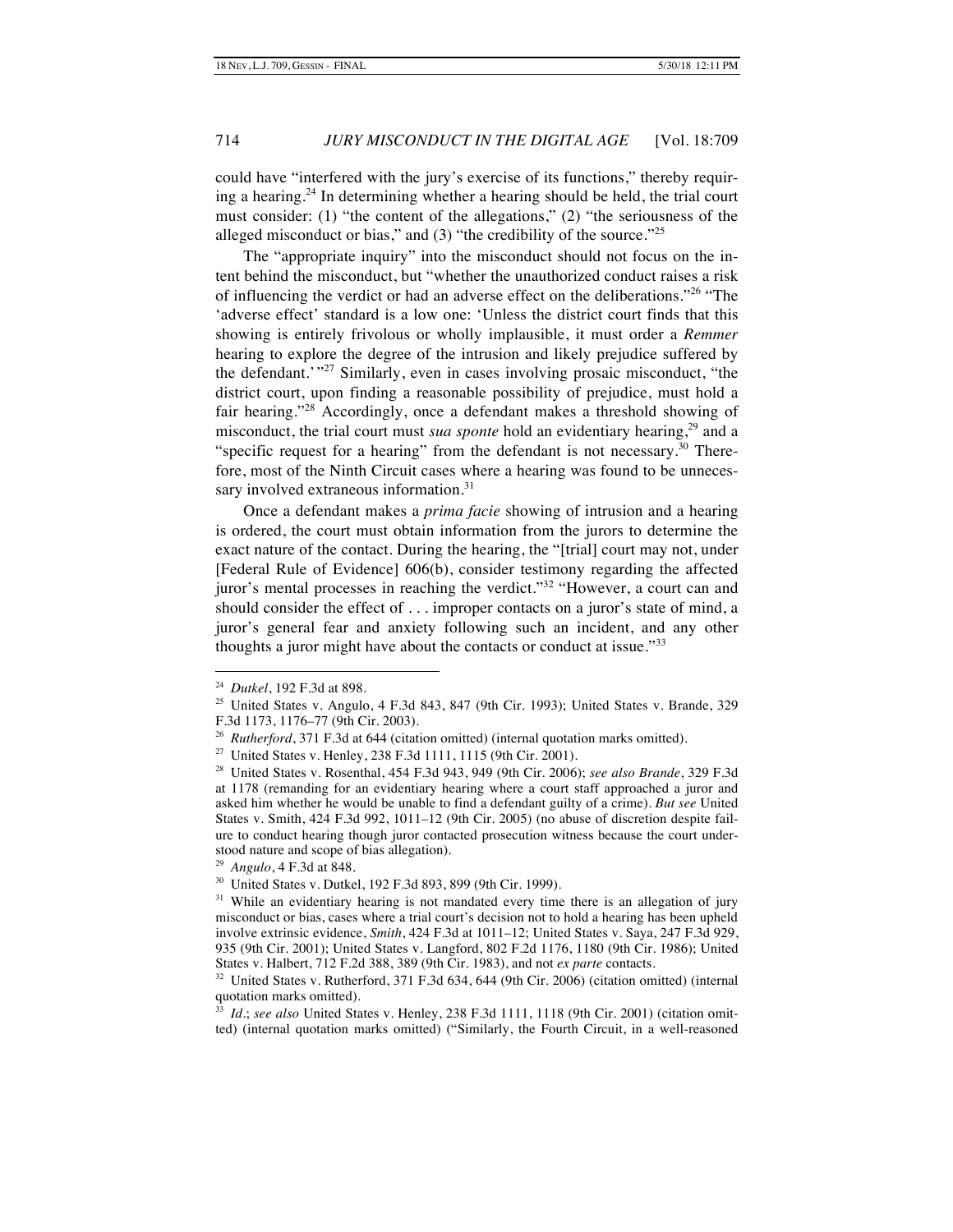If the court finds that the contact rises to the level of jury tampering, i.e., the *ex parte* contact had an adverse effect on any juror, then the *Remmer* presumption requires the government to show that there is "no reasonable possibility that [any juror] was affected in his freedom of action as a juror as to [the defendant]."<sup>34</sup> Even where the contact may not rise to the level of jury tampering, if the contact was initiated by a witness or an interested party, then the *Remmer*  presumption applies.<sup>35</sup> Most importantly, the standard for rebutting the presumption places "the focus on the jury's deliberative process rather than on its verdict."<sup>36</sup> Accordingly, the weight of the evidence at trial is not an important factor in rebutting the presumption. Where the government cannot carry its burden, the conviction must be vacated or a mistrial declared.<sup>37</sup> However, where the contact falls short of jury tampering—and should therefore be categorized as a prosaic contact—the defendant must show that the contact *actually* prejudiced him or her.<sup>38</sup> At least that was the requirement prior to *Godoy*.

#### II. THE LEGAL FRAMEWORK FOR EXTRINSIC EVIDENCE CASES

In the digital age, jury misconduct is more likely to come in the form of extrinsic evidence that is posted to or obtained from the internet rather than through direct human contact.<sup>39</sup> When extraneous information is *produced by* the jury, such as a juror posting on a social media website, the misconduct is more likely to be categorized as a prosaic impropriety.<sup>40</sup> Conversely, when the

-

opinion that more squarely confronts the interplay between the *Remmer* presumption and Rule 606(b), has distinguished between testimony regarding the affected juror's mental processes in reaching the verdict—which is barred by Rule 606(b)—and testimony regarding the juror's more general fear and anxiety following a tampering incident, which is admissible for purposes of determining whether there is a reasonable possibility that the extraneous contact affected the verdict.").

<sup>34</sup> *Dutkel*, 192 F.3d at 899.

<sup>35</sup> Caliendo v. Warden of Cal. Men's Colony, 365 F.3d 691, 696–98 (9th Cir. 2004) (citation omitted) (stating in a case where a detective who provided crucial testimony had a twentyminute conversation, factually unrelated to the trial, with three jurors during a recess, "[w]e and other circuits have held that *Mattox* established a bright-line rule: Any unauthorized communication between a juror and a witness or interested party is presumptively prejudicial.").

<sup>36</sup> *Henley*, 238 F.3d at 1118.

<sup>37</sup> *Id.* at 1117.

<sup>&</sup>lt;sup>38</sup> United States v. Rosenthal, 454 F.3d 943, 949 (9th Cir. 2006) (citing United States v. Madrid, 842 F.2d 1090, 1093 (9th Cir. 1988)).

<sup>39</sup> *See* Amy J. St. Eve & Michael A. Zuckerman, *Ensuring an Impartial Jury in the Age of Social Media*, 11 DUKE L. & TECH. REV. 1, 2 (2012) ("The explosive growth of social [media] has placed enormous pressure on one of the most fundamental of American institutions—the impartial jury.").

<sup>40</sup> *See, e.g.*, United States v. Williams, No. 06-00079, 2014 WL 2893232, at \*3–4 (D. Haw. June 26, 2014) (juror posting on Facebook that juror had jury duty gives "the court absolutely no reason to believe that any juror has been exposed to prejudicial or extraneous information, or otherwise violated the court's admonitions.").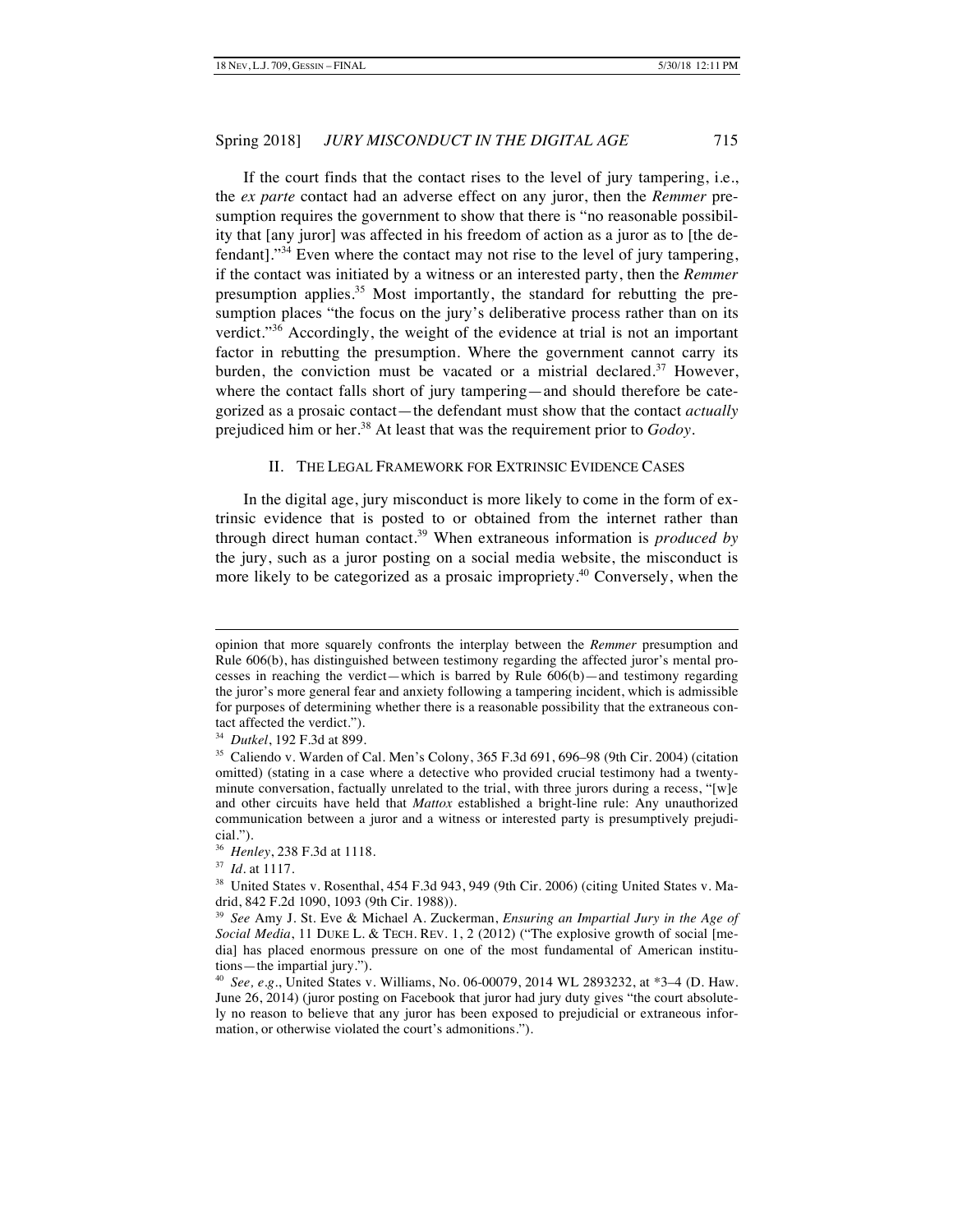extraneous information is *introduced to* the jury, Ninth Circuit jurisprudence requires a legal framework that is wholly distinct from the *Remmer* framework.

There has been understandable confusion concerning when to apply the different Ninth Circuit frameworks. Early Ninth Circuit jurisprudence cited and relied on *Remmer* when addressing extraneous information misconduct,<sup>41</sup> and the Ninth Circuit has applied *Remmer* to an extrinsic evidence case as recently as  $2012<sup>42</sup>$  Early and outlying Ninth Circuit cases aside, for many decades, until *Godoy*, there has been an unmistakable divergence between the legal frameworks applied to *ex parte* contact cases and extrinsic evidence cases.

In the Ninth Circuit, when a court is informed that a juror or jurors are exposed to extrinsic evidence, the first step for a trial court is to determine whether to hold an evidentiary hearing to investigate the nature and scope of the jury's exposure to extrinsic evidence.<sup>43</sup> Extraneous evidence is defined as information that enters "the jury room through an external, prohibited route," and therefore is not "part of the trial."<sup>44</sup> Information derived from a juror's intrinsic human experience is not considered extraneous evidence.<sup>45</sup> While at one point an evidentiary hearing was mandated "upon learning of a possible incident of juror misconduct,"<sup>46</sup> and "although it is usually preferable to hold an

<sup>&</sup>lt;sup>41</sup> United States v. Littlefield, 752 F.2d 1429, 1431-32 (9th Cir. 1985) (recognizing the continued vitality of *Remmer* in a case involving extraneous information); United States v. Bagnariol, 665 F.2d 877, 883–86 (9th Cir. 1981) (per curiam) (citing *Remmer I* in a case where a juror researched extrinsic material from a library). Confusingly, while not expressly applying *Remmer*, another Ninth Circuit decision in an "improper influence" case involving a conversation between a juror and the juror's attorney-friend states that a new trial is warranted in that case because "[n]ot only is there a 'reasonable possibility of prejudice,' but the government has not succeeded in rebutting the presumption that a new trial is warranted." *Rosenthal*, 454 F.3d at 950.

 $42$  Tong Xiong v. Felker, 681 F.3d 1067, 1075–78 (9th Cir. 2012).

<sup>&</sup>lt;sup>43</sup> United States v. Lopez-Martinez, 543 F.3d 509, 517 (9th Cir. 2008) ("The threshold question . . . is a factual one: whether the jury obtained or used evidence that was not introduced at the trial."); United States v. Langford, 802 F.2d 1176, 1180 (9th Cir. 1986) (citation omitted) (internal quotation marks omitted) (stating that "where a trial court learns of a possible incident of jury misconduct, it is preferable to hold an evidentiary hearing to determine the precise nature of the extraneous information, not every allegation that extraneous information has reached the jury requires a full-dress hearing.").

<sup>44</sup> United States v. Bussell, 414 F.3d 1048, 1055 (9th Cir. 2005) (citation omitted) (internal quotation marks omitted). In *Bussell*, a supplemental jury instruction about the absence of a co-defendant who had died gave rise to jury speculation about the reason for his absence. *Id.* at 1053. The speculation was not considered extraneous information. *Id.* at 1055. In United States v. Gomez-Gomez, No. 93-10150, 1994 WL 168255, at \*3 (9th Cir. May 4, 1994), the Ninth Circuit held that the jury's use of a magnifying glass to look at fingerprints "is clearly not extrinsic evidence."

<sup>45</sup> Fields v. Brown, 503 F.3d 755, 779 (9th Cir. 2007) (internal quotation marks omitted) (inquiry "requires a reviewing court to determine whether the particular materials that a juror brought into the jury room are extraneous materials, or are merely the kind of common knowledge which most jurors are presumed to possess.").

<sup>46</sup> *Bagnariol*, 665 F.2d at 885.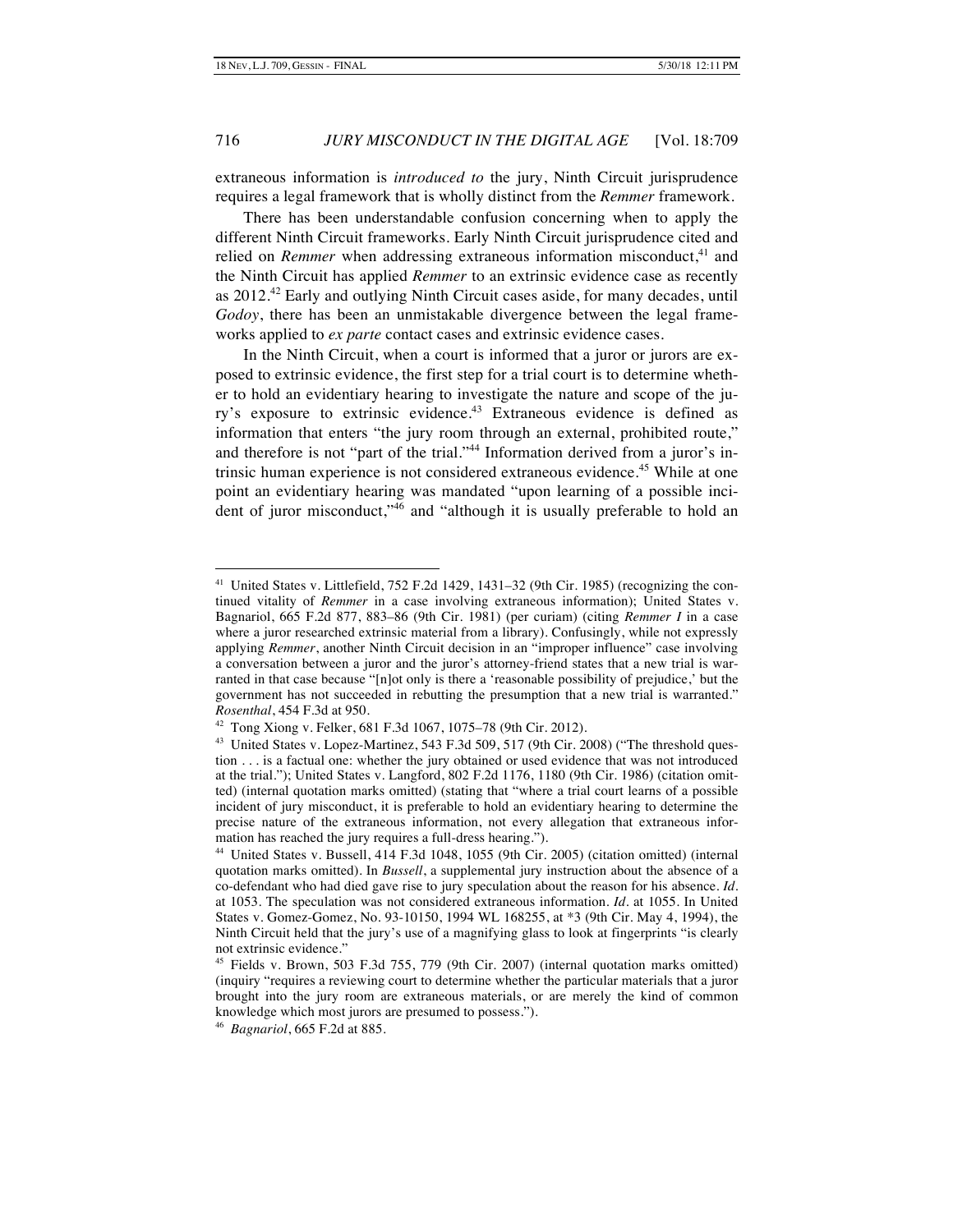evidentiary hearing,"<sup>47</sup> the trial court ultimately has discretion to decide whether to grant a hearing.48 Similar to *ex parte* contact/coercion cases, trial courts must consider: (1) "the content of the allegations," (2) "the seriousness of the alleged misconduct or bias," and  $(3)$  "the credibility of the source"<sup>49</sup> in making this determination. A hearing is not necessary where the court "knows the exact scope and nature of the extraneous information,"<sup>50</sup> finds the information to be completely without credibility,<sup>51</sup> or finds the information to be *de minimis*.<sup>52</sup>

Once the court decides to hold an evidentiary hearing, the next step is to answer the threshold question of whether the jury "used evidence that was not introduced at the trial."<sup>53</sup> If there is no proof that any juror used the extraneous

53 United States v. Lopez-Martinez, 543 F.3d 509, 517 (9th Cir. 2008) ("The threshold question we must address, then, is a factual one: whether the jury obtained or used evidence that was not introduced at the trial. If, as the deliberating jurors all testified, none of them even saw the paper with the alternative jury instructions on it, it is logically impossible that this extrinsic evidence affected their verdict."); United States v. Plunk, 153 F.3d 1011, 1025 n.12 (9th Cir. 1998) ("At the risk of belaboring the obvious, we pause to emphasize that when a defendant challenges a juror's reception of extrinsic information, he must, as a threshold matter, make a showing that the juror actually received—*i.e.*, either saw or heard—the in-

<sup>&</sup>lt;sup>47</sup> United States v. Saya, 247 F.3d 929, 935 (9th Cir. 2001) (citation omitted) (internal quotation marks omitted) (alteration omitted); United States v. McChesney, 613 F. App'x. 556, 560 (9th Cir. 2015) (per curiam) (internal quotation marks omitted) (alteration omitted) (reversing decision not to hold an evidentiary hearing where defendant submitted an "affidavit from a woman who asserted that, as she was leaving the courthouse and turning in her badge . . . she heard the ex-girlfriend state in a loud manner in front of at least three jurors in the lobby that McChesney had a criminal past and that he would do anything he had to do for money.").

<sup>48</sup> United States v. Halbert, 712 F.2d 388, 389 (9th Cir. 1983).

<sup>49</sup> United States v. Montes, 628 F.3d 1183, 1187–88 (9th Cir. 2011) (citation omitted) (internal quotation marks omitted).

<sup>50</sup> *Saya*, 247 F.3d at 934–35 (citation omitted) (internal quotation marks omitted) (alteration omitted); United States v. Langford, 802 F.2d 1176, 1180 (9th Cir. 1986) ("[N]ot every allegation that extraneous information has reached the jury requires a full-dress hearing."); *Halbert*, 712 F.2d at 389 ("Although it is usually preferable to hold such a hearing, in this instance, the court knew the exact scope and nature of the newspaper article and the extraneous information."); *see also, e.g.*, United States v. Grullon, 545 F.3d 93, 97–98 (1st Cir. 2008) (no evidentiary hearing necessary after joke printed from website disparaging lawyers was found in jury room).

<sup>&</sup>lt;sup>51</sup> United States v. Gomez-Gomez, No. 93-10150, 1994 WL 168255, at  $*3$  (9th Cir. May 4, 1994) (citation omitted) (internal quotation marks omitted) ("If the court is able to determine without a hearing that the allegations are without credibility or that the allegations if true would not warrant a new trial, an evidentiary hearing is not necessary."); United States v. Navarro-Garcia, 926 F.2d 818, 822 (9th Cir. 1991) ("An evidentiary hearing must be granted unless the alleged misconduct could not have affected the verdict or the district court can determine from the record before it that the allegations are without credibility.").

<sup>52</sup> United States v. Christensen, 624 F. App'x 466, 483 (9th Cir. 2015) ("[A] single comment overheard in leaving the courtroom or a passing mention of a website report containing information the jurors can observe themselves in open court, does not persuade us that the decision not to hold an evidentiary hearing was reversible error."). While the Ninth Circuit has not precisely defined *de minimis* information, "[a] communication is . . . not de minimis, if it raises a risk of influencing the verdict." Caliendo v. Warden of Cal. Men's Colony, 365 F.3d 691, 697 (9th Cir. 2004).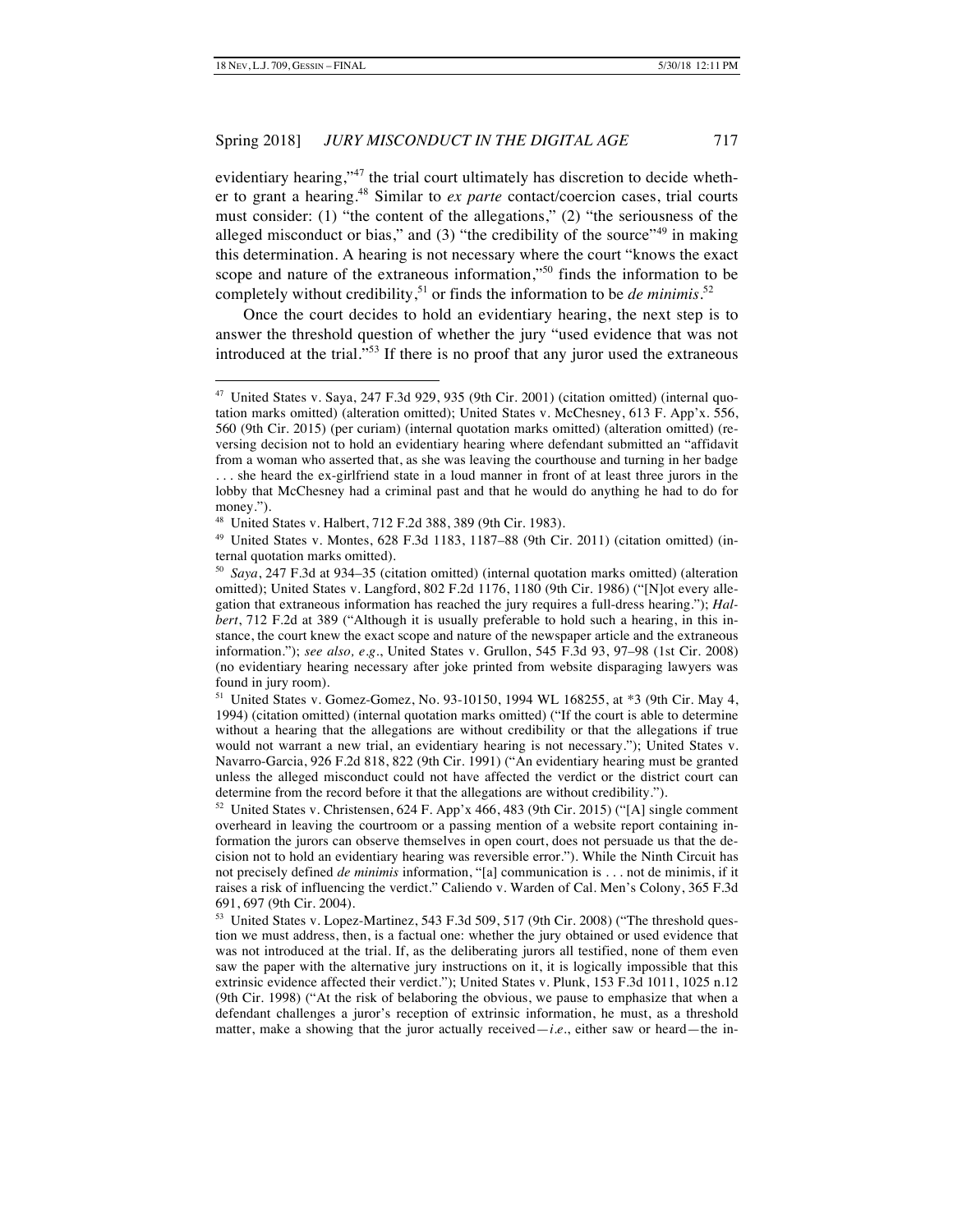-

# 718 *JURY MISCONDUCT IN THE DIGITAL AGE* [Vol. 18:709

material, then the inquiry ends.<sup>54</sup> During questioning, pursuant to Federal Rule of Evidence 606(b):

[A] juror may testify as to "whether extraneous prejudicial information was improperly brought to the jury's attention," but not as to any matter or statement occurring during the course of the jury's deliberations or to the effect of anything upon that or any other juror's mind or emotions as influencing the juror to assent to or dissent from the verdict . . . or concerning the juror's mental processes in connection therewith.<sup>55</sup>

If the court finds that extraneous information has reached *any* juror, "the inquiry must then focus on whether there is a reasonable possibility that the extraneous information could have affected the verdict."56 "This inquiry is an objective one: [the court] need not ascertain whether the extraneous information actually influenced any specific juror."<sup>57</sup> This is the third step in the framework.

The crux of the "reasonable possibility" standard in this framework is the government's burden of persuasion. In place of a presumption of prejudice to the defendant, "[t]he government has the burden of showing beyond a reasonable doubt that extrinsic evidence did not contribute to the verdict."<sup>58</sup> Based on

formation."), *abrogated on other grounds by* United States v. Hankey, 203 F.3d 1160, 1169 n.7 (9th Cir. 2000).

<sup>54</sup> *Plunk*, 153 F.3d at 1025 (citations omitted) (internal quotation marks omitted) ("Because none of the jurors in the instant case ever actually viewed the definition of the word organizer, the extrinsic evidence . . . was never actually considered, or obtained or used by the jury. Consequently, by definition, there could be no reasonable possibility that the evidence affected the jury's deliberations."). *But see* Dickson v. Sullivan, 849 F.2d 403, 406 (9th Cir. 1988) ("In *Vasquez*, . . . [w]e held that the *possibility* that at least one juror had been exposed to some of the more prejudicial information in [a court file], such as evidence that the appellant had been previously prosecuted for a similar offense, was too great for the court to conclude that the verdict had not been affected by the extraneous information."); United States v. Vasquez, 597 F.2d 192, 194 (9th Cir. 1979) (although no jurors remembered reading about the defendant's prior conviction, because "[t]he possibilities are too great that at least one juror realized that the [defendant] had been previously prosecuted," other jurors discovered the defendant was denied a motion to dismiss and one juror discovered that the court had refused defendant's proposed jury instructions, the defendant was granted a new trial). Later Ninth Circuit cases have backed away from *Vasquez* and *Dickson* on this point, therefore outside of extrinsic evidence of a defendant's prior conviction, unless the information actually reaches a juror, the inquiry should end.

<sup>55</sup> United States v. Montes, 628 F.3d 1183, 1188 (9th Cir. 2011) (emphasis omitted) (citation omitted); Sassounian v. Roe, 230 F.3d 1097, 1109 (9th Cir. 2000) ("Therefore, although [the court] may consider testimony concerning whether the improper evidence was considered, we may not consider the jurors' testimony about the subjective impact of the improperly admitted evidence.").

<sup>56</sup> *Montes*, 628 F.3d at 1187 (citation omitted) (internal quotation marks omitted); United States v. Keating, 147 F.3d 895, 901 (9th Cir. 1998) (citation omitted) (internal quotation marks omitted) ("The fact that at least one juror . . . received extrinsic evidence is sufficient to trigger the reasonable possibility standard of *Dickson* and *Vasquez*.").

<sup>57</sup> *Montes*, 628 F.3d at 1187 (citation omitted) (internal quotation marks omitted).

<sup>58</sup> *Keating*, 147 F.3d at 902 (citation omitted).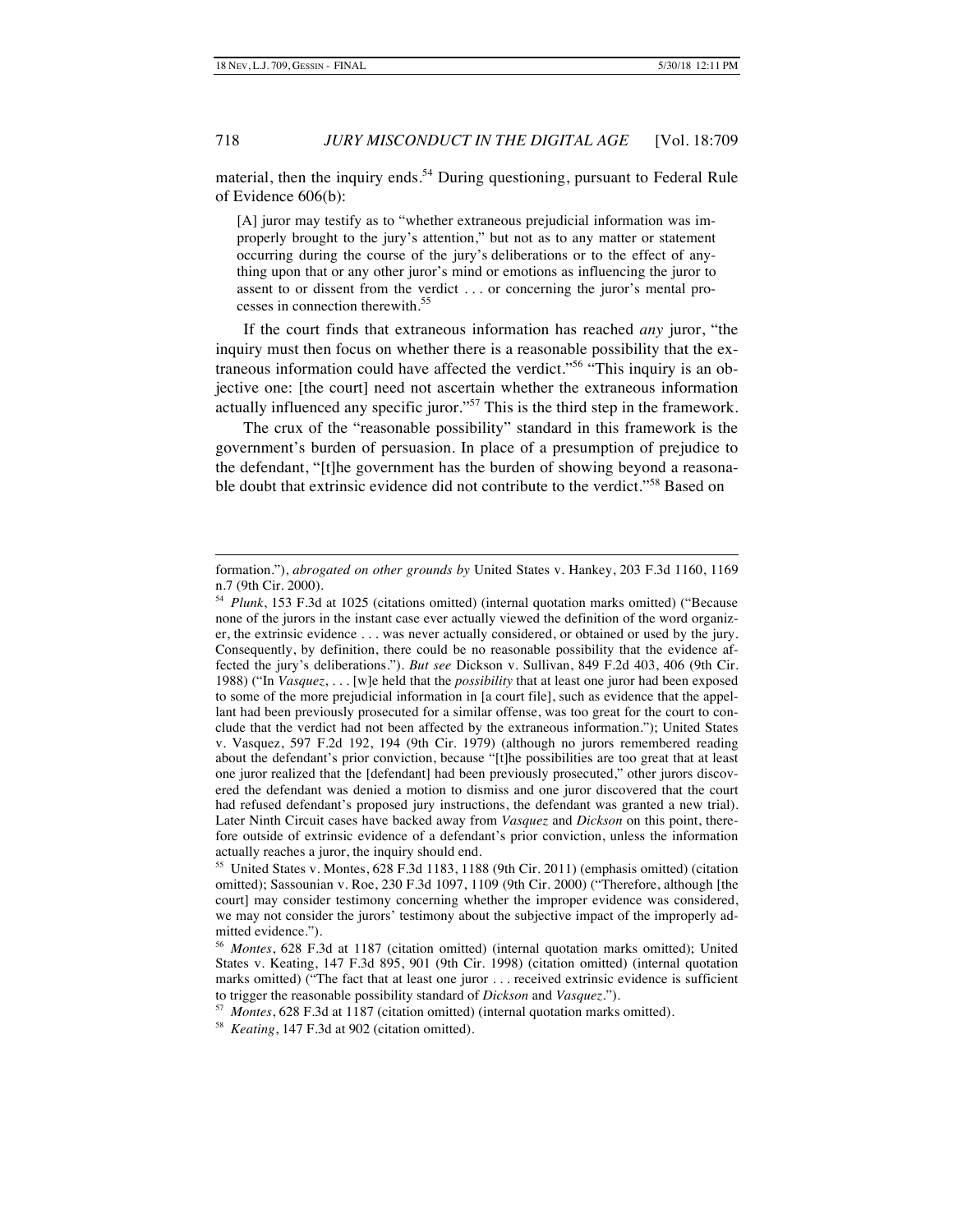Dickson v. Sullivan,<sup>59</sup> and *Jeffries v. Wood*,<sup>60</sup> there are multiple factors that the court must consider when determining whether the government has met this burden. $61$  Courts must consider: (1) "whether the prejudicial statement was ambiguously phrased"; (2) "whether the extraneous information was otherwise admissible or merely cumulative of other evidence adduced at trial"; (3) "whether a curative instruction was given or some other step taken to ameliorate the prejudice"; (4) "the trial context"; and (5) "whether the statement was insufficiently prejudicial given the issues and evidence in the case."<sup>62</sup> When considering the "trial context," courts must take into account:

[W]hether the material was actually received, and if so, how; the length of time it was available to the jury; the extent to which the juror discussed and considered it; [and] whether the material was introduced before a verdict was reached, and if so at what point in the deliberations.<sup>63</sup>

Courts may also consider "any other matters which may bear on the issue of the reasonable possibility of whether the extrinsic material affected the verdict."<sup>64</sup> After applying the factors to the totality of the circumstances, a mistrial or new trial must be declared where there is a reasonable "possibility that the extrinsic material could have affected the verdict."<sup>65</sup>

While no single factor is dispositive,<sup>66</sup> the focus of the inquiry is on the *nature and materiality* of the extraneous information in relation to the key issues in the case,<sup>67</sup> and *not the source* of the information.<sup>68</sup> For this reason, extraneous information that has led to new trials includes the following: prior convictions

 <sup>59</sup> *Dickson*, 849 F.2d at 406.

<sup>60</sup> Jeffries v. Wood, 114 F.3d 1484, 1491–92 (9th Cir. 1997), *overruled on other grounds by* Gonzalez v. Arizona, 677 F.3d 383, 389 (9th Cir. 2012).

<sup>61</sup> *Jeffries*, 114 F.3d at 1491–92; *Dickson*, 849 F.2d at 406.

<sup>62</sup> *Jeffries*, 114 F.3d at 1491–92 (citation omitted).

<sup>63</sup> *Dickson*, 849 F.2d at 406 (citation omitted) (internal numbering omitted).

<sup>&</sup>lt;sup>64</sup> *Id.* (internal numbering omitted).

<sup>65</sup> United States v. Bagnariol, 665 F.2d 877, 885 (9th Cir. 1981) (citation omitted).

<sup>66</sup> *Dickson*, 849 F.2d at 406.

 $67$  United States v. Montes,  $628$  F.3d 1183, 1189 (9th Cir. 2011) (internal quotation marks omitted) ("Our cases have stressed the nature of the extraneous information when determining the possibility that the information affected the verdict."); Lawson v. Borg, 60 F.3d 608, 612 (9th Cir. 1995) (citation omitted) ("When assessing prejudice claims in juror misconduct cases, this court also places great weight on the nature of the extrinsic evidence introduced."); *Dickson*, 849 F.2d at 406-07 (stressing the importance of the nature of the extraneous information).

 $68$  Jeffries v. Wood, 114 F.3d 1484, 1490 (9th Cir. 1997) (finding "no defensible distinction to be made based solely on the *source* of the information," and stating that the "appropriate focus should be on the nature of the information itself.").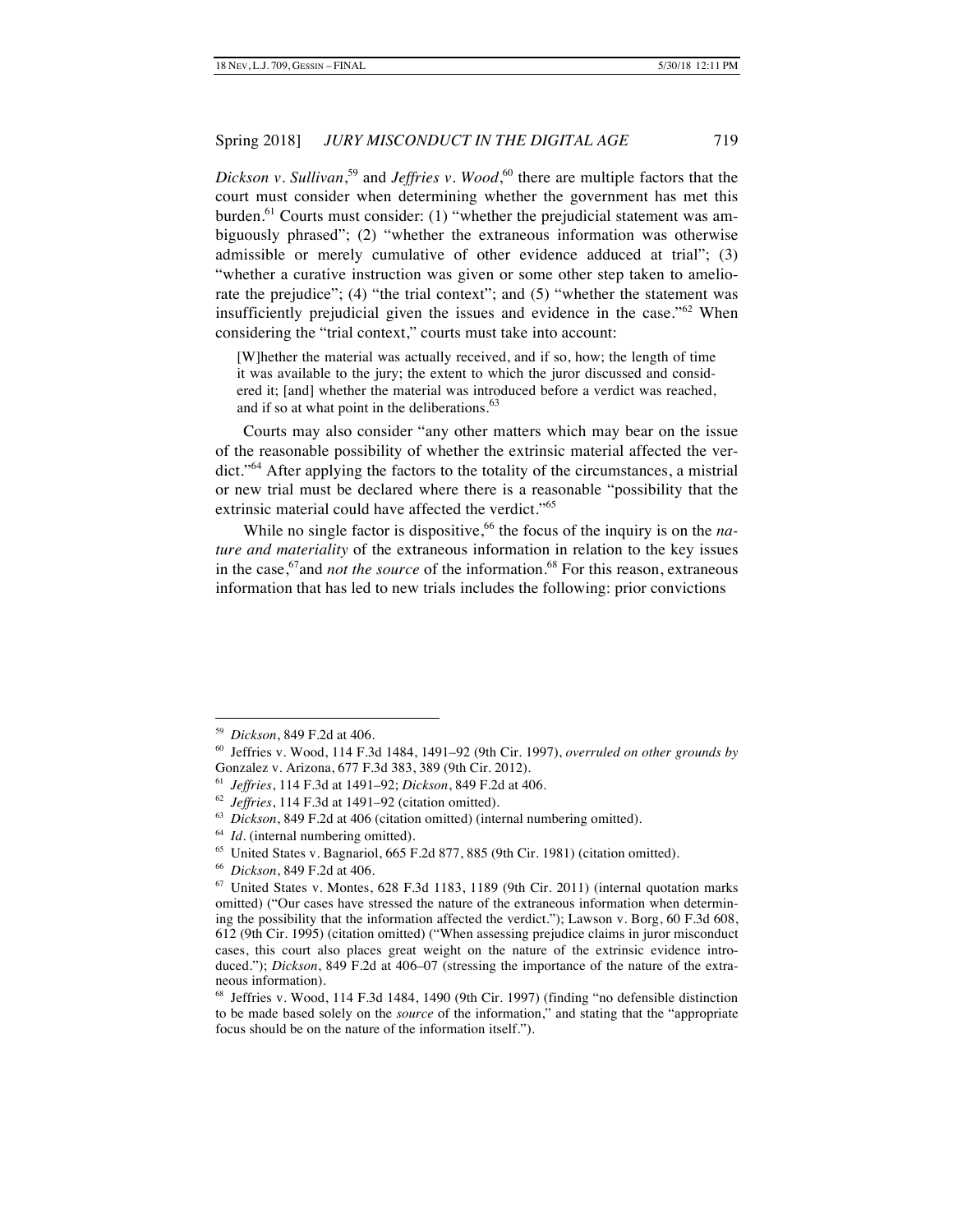of the defendant;<sup>69</sup> new criminal activity by the defendant against a witness:<sup>70</sup> medical, dictionary, or encyclopedia definitions that are materially contrary to the jury instructions;<sup>71</sup> a cover magazine article describing the very scheme charged as a growing national concern and deploring the light sentences frequently associated with the schemes;<sup>72</sup> information about a phone call taking credit for killing the victim that directly relates to motive;<sup>73</sup> information from an attorney-friend of a juror about the law of the case;<sup>74</sup> a juror's experiment testing whether she could fire a gun in a particular position,<sup>75</sup> and jurors hearing that the defendant "was very violent" and "had a violent temper" in a violent crime case.<sup>76</sup>

In contrast, extraneous information that has *not* led to a new trial includes the following: information that the government's witnesses did not receive immunity; $\frac{77}{10}$  information that a fictional company created by the government was not listed in business publications;<sup>78</sup> immaterial or non-contrary dictionary definitions;<sup>79</sup> a prior incident where the defendant and his girlfriend were victims of a shooting; $80$  in a marijuana possession case, an opinion by a juror who witnessed the defendant around the time of the crime that he looked like a fat old hippie who probably smoked marijuana;<sup>81</sup> jurors seeing a key defense witnesses look and speak in a "clear and coherent manner," which was contrary to his incourt testimony; $82$  potential juror's remark that the defendant pleaded guilty at one time but then withdrew the guilty plea; $83$  disclosure by one juror to several other members of the jury that the juror had just discovered that the defense's expert witness had misdiagnosed his wife with cancer and performed an unnec-

- 73 Sassounian v. Roe, 230 F.3d 1097, 1109 (9th Cir. 2000).
- 74 United States v. Rosenthal, 454 F.3d 943, 950 (9th Cir. 2006).
- 75 *Marino*, 812 F.2d at 503.

 <sup>69</sup> United States v. Keating, 147 F.3d 895, 903–04 (9th Cir. 1998); *Jeffries*, 114 F.3d at 1484, 1488; United States v. Vasquez, 597 F.2d 192, 194 (9th Cir. 1979). *But see* United States v. Mills, 280 F.3d 915, 922 (9th Cir. 2002) (no reasonable probability of affecting the verdict where prior conviction of defendant cumulative of information already produced and speculative as to whether the information reached the jury).

United States v. Rasmussen, No. 99-30008, 1999 WL 1206842, at \*2 (9th Cir. Dec. 15, 1999).

 $71$  Gibson v. Clanon, 633 F.2d 851, 853 (9th Cir. 1980); Marino v. Vasquez, 812 F.2d 499, 505–06 (9th Cir. 1987).

<sup>72</sup> United States v. Littlefield, 752 F.2d 1429, 1430 (9th. Cir. 1985).

<sup>76</sup> Lawson v. Borg, 60 F.3d 608, 613 (9th Cir. 1995).

<sup>77</sup> United States v. Bagley, 641 F.2d 1235, 1241 (9th Cir. 1981).

<sup>78</sup> United States v. Bagnariol, 665 F.2d 877, 883 (9th Cir. 1981) (per curiam).

 $79$  United States v. Kupau, 781 F.2d 740, 744–45 (9th Cir. 1986); United States v. Steele, 785 F.2d 743, 747 (9th Cir. 1986).

<sup>80</sup> United States v. Saya, 247 F.3d 929, 938 (9th Cir. 2001).

<sup>81</sup> United States v. Mills, 280 F.3d 915, 916 (9th Cir. 2002).

<sup>82</sup> Tong Xiong v. Felker, 681 F.3d 1067, 1072 (9th Cir. 2012).

<sup>83</sup> Thompson v. Borg, 74 F.3d 1571, 1573 (9th Cir. 1996) *cert. denied*, 519 U.S. 889 (1996).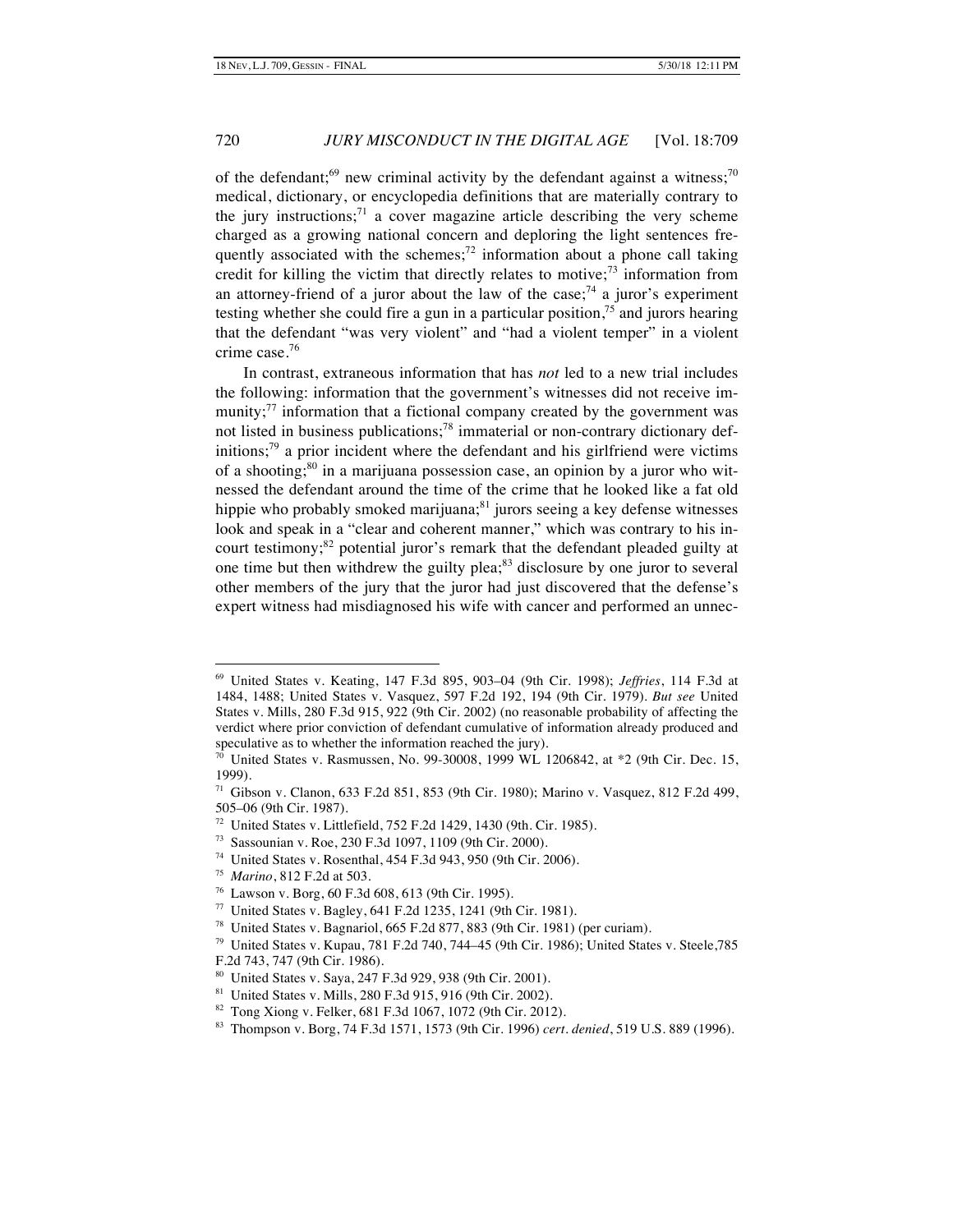essary hysterectomy;<sup>84</sup> and jurors seeing a defendant emerge from the office of a parole officer who had testified at trial, thereby leading to the inference that defendant was under supervision.<sup>85</sup>

#### III. KEY DIFFERENCES BETWEEN THE TWO FRAMEWORKS

#### *A. Constitutional Origins*

Based on the difference in their constitutional origins, tampering and extraneous information cases come from two distinct jurisprudential lines. What has at times confused scholars and courts is that these lines intersected in *Remmer I*.<sup>86</sup> Long before *Remmer I* was decided, the Supreme Court took up the issue of the introduction of extraneous information to the jury. In *Mattox v. United States*, a bailiff relayed extraneous information to the jury about the defendant killing other victims not discussed in the court proceedings. $87$  Although no prejudice was shown, the Supreme Court presumed prejudice and reversed the conviction.<sup>88</sup> *Remmer I* relied heavily on *Mattox* in crafting the presumption of prejudice, but not in applying the presumption.<sup>89</sup> The *Remmer I* and *Mattox* decisions were squarely based on the right to an impartial jury.<sup>90</sup>

Less than ten years after *Remmer I* and *II*, the Supreme Court granted *certiorari* in a case involving extraneous information and *ex parte* contacts. In *Turner v. Louisiana*, a sequestered jury was continually in the presence of deputy sheriffs, two of whom had testified at trial about the defendant's confession to murder.<sup>91</sup> While there was no actual showing of extraneous information concerning the trial being produced to the jurors by the deputies, the deputies nonetheless conversed with the jurors, ate with jurors, did errands for them, and

 <sup>84</sup> United States v. Namihas, No. 96-50615, 1997 WL 801450, at \*1 (9th Cir. Dec. 19, 1997).

 $85$  United States v. Langford, 802 F.2d 1176, 1180 (9th Cir. 1986).

<sup>86</sup> The Supreme Court created the legal presumption in *Remmer v. United States* (*Remmer I*), 347 U.S. 227, 229–30 (1954) and remanded to the lower courts for a hearing and application of the presumption. After a hearing in the trial court, the case ended up back in the Supreme Court where the Court held that the hearing was too limited in scope and remanded for a new trial. Remmer v. United States (*Remmer II*), 350 U.S. 377, 382 (1956).

<sup>87</sup> Mattox v. United States, 146 U.S. 140, 151 (1892).

<sup>&</sup>lt;sup>88</sup> *Id.* Similarly, the next year in Bates v. Preble, 151 U.S. 149, 157-58 (1893), the Supreme Court held it to be reversible error where the trial judge allowed an entire book to go into the jury room without sealing off the pages not admitted into evidence, even though it was not shown that any of the jurors had actually read the inadmissible pages.

<sup>89</sup> *Compare Remmer I*, 347 U.S. at 229 (citing *Mattox*, 146 U.S. 140, for the proposition that the "presumption is not conclusive, but the burden rests heavily upon the Government to establish, after notice to and hearing of the defendant, that such contact with the juror was harmless to the defendant."), *with Remmer II*, 350 U.S. at 381 (not citing *Mattox*, 146 U.S. 140, when applying the presumption to the facts).

<sup>90</sup> *Mattox*, 146 U.S. at 149–50; *Remmer II*, 350 U.S. at 382.

<sup>91</sup> Turner v. Louisiana, 379 U.S. 466, 467–68 (1965).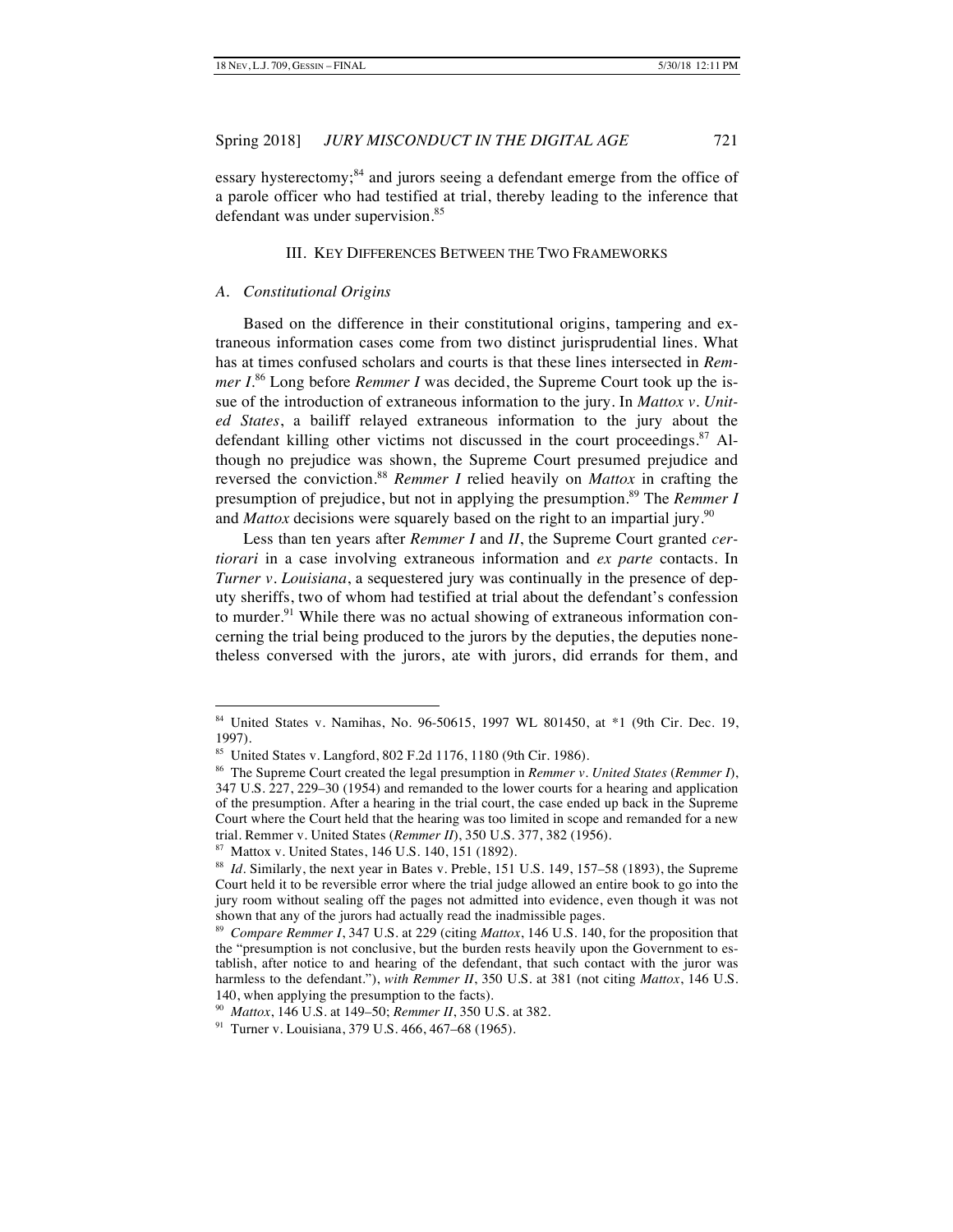drove them to restaurants for meals and to their lodgings each night.<sup>92</sup> After being convicted and sentenced to death, Turner challenged his conviction to the Louisiana Supreme Court, where he lost, on the ground that the conduct of the trial had violated the Fourteenth Amendment.<sup>93</sup> Turner's claim recited in detail the deputies' "fraternization with the jurors throughout the trial" and argued that the presence of the state's witnesses with the jury, "whether they be deputies or not," was "prejudicial to the constitutional rights of Defendant and violative of due process of law."<sup>94</sup> The Supreme Court reversed the conviction in light of "the extreme prejudice inherent in this continual association," and, while the Court initially framed the constitutional underpinning of the decision within the contours of the right to an impartial jury, the reasoning unequivocally revolved around the right of confrontation.<sup>95</sup>

A year later, in *Parker v. Gladden*, the Supreme Court again addressed the issue of extraneous information being delivered to a jury.<sup>96</sup> In *Parker*, the defendant was tried and convicted for second degree murder.<sup>97</sup> After Parker's direct appeals were denied, his wife was able to get tape recordings from jurors about a bailiff who remarked to a juror that the defendant was guilty and that if there was an error in finding the defendant guilty, the Supreme Court would correct it.<sup>98</sup> Based on these tape recordings, Parker filed a post-conviction petition in the trial court and the trial court held that the comments were "prejudicial" and "materially affected" Parker's rights.<sup>99</sup> The Supreme Court of Oregon reversed finding that "the bailiff's misconduct did not deprive [Parker] of a constitutionally correct trial."<sup>100</sup> The Supreme Court reversed the conviction, with the bulk of its reasoning relying and expanding on the confrontation language from *Turner*. 101

Of note, neither of the *Remmer* cases nor *Mattox* are mentioned in *Turner* or *Parker*. More importantly, the constitutional fulcrum for extraneous information cases derives not from the Sixth Amendment right to an impartial jury, but from the Sixth Amendment right of confrontation. This titanic constitution-

 <sup>92</sup> *Id.* at 468.

<sup>93</sup> *Id.* at 471.

<sup>94</sup> *Id.* at 471 n.7.

 $^{95}$  *Id.* at 472–73. ("In the constitutional sense, trial by jury in a criminal case necessarily implies at the very least that the 'evidence developed' against a defendant shall come from the witness stand in a public courtroom where there is full judicial protection of the defendant's right of confrontation, of cross-examination, and of counsel.").

<sup>96</sup> Parker v. Gladden, 385 U.S. 363, 363–64 (1966).

<sup>97</sup> *Id.* at 363.

<sup>98</sup> *Id.* at 363–64.

<sup>99</sup> *Id.* at 364.

<sup>100</sup> *Id.*

<sup>&</sup>lt;sup>101</sup> *Id.* at 364–65 (citation omitted) ("We have followed the 'undeviating rule,' that the rights of confrontation and cross-examination are among the fundamental requirements of a constitutionally fair trial.").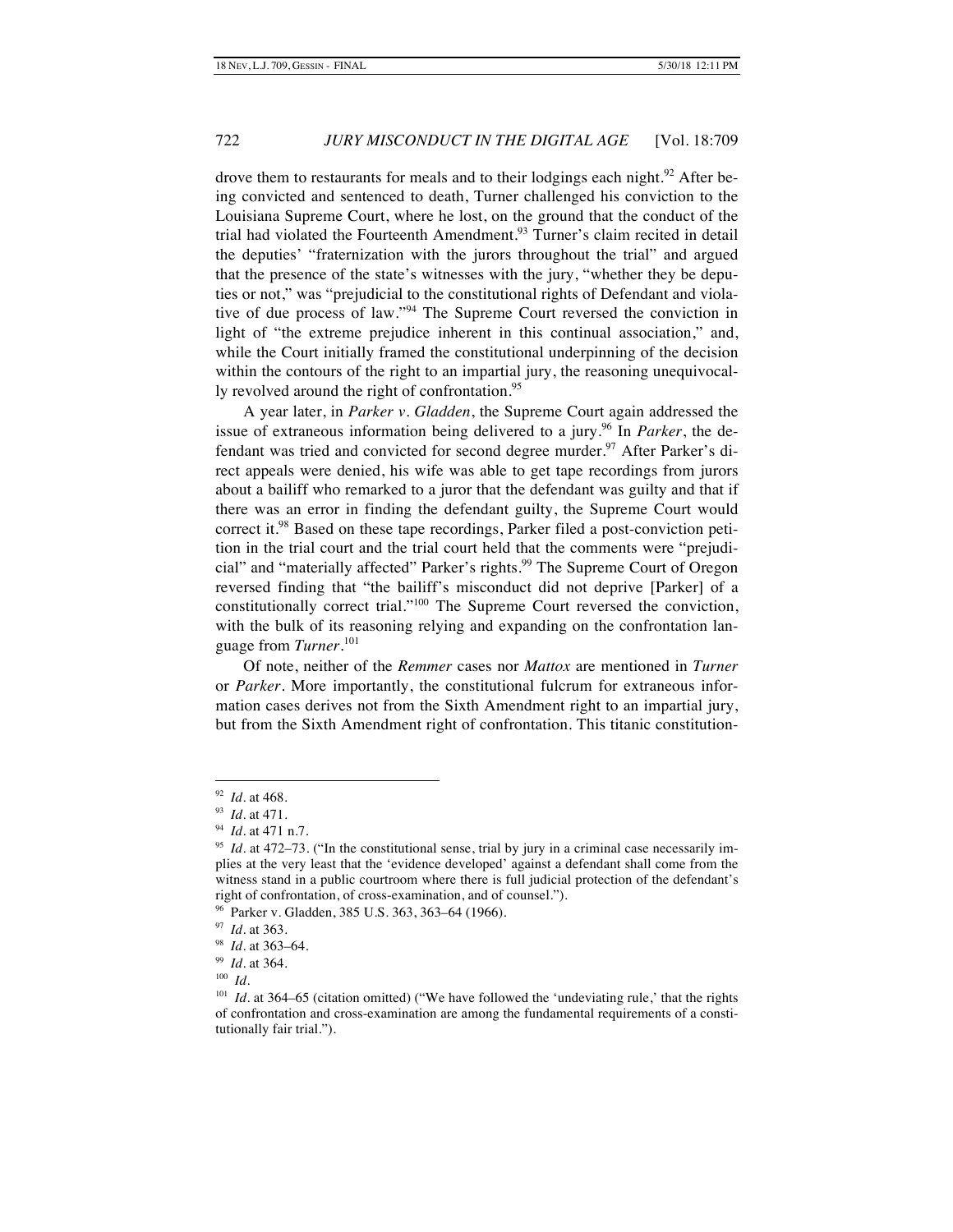al difference is well settled in Ninth Circuit jurisprudence<sup>102</sup> and represents a key distinction between jury tampering/prosaic misconduct cases and extraneous information cases.<sup>103</sup> Indeed, the reasoning of extraneous information cases often focuses on confrontation.104

 $102$  Fields v. Brown, 503 F.3d 755, 779 (9th Cir. 2007) ("The core principle is well-settled: evidence developed against a defendant must come from the witness stand."); Sassounian v. Roe, 230 F.3d 1097, 1108 (9th Cir. 2000) ("A juror's communication of extrinsic facts implicates the Confrontation Clause.").

<sup>&</sup>lt;sup>103</sup> Compare United States v. Dutkel, 192 F.3d 893, 894 (9th Cir. 1999) ("Because jury tampering cuts to the heart of the Sixth Amendment's promise of a fair trial, we treat jury tampering cases very differently from other cases of jury misconduct."), *with* Gibson v. Clanon, 633 F.2d 851, 854 (9th Cir. 1980) ("[D]ecisions have noted that when a jury considers facts that have not been introduced in evidence, a defendant has effectively lost the rights of confrontation, cross-examination, and the assistance of counsel with regard to jury consideration of the extraneous evidence. In one sense the violation may be more serious than where these rights are denied at some other stage of the proceedings because the defendant may have no idea what new evidence has been considered. It is impossible to offer evidence to rebut it, to offer a curative instruction, to discuss its significance in argument to the jury, or to take other tactical steps that might ameliorate its impact."), *and* United States v. Keating, 147 F.3d 895, 900 (9th Cir. 1998) (citation omitted) (internal quotation marks omitted) (stating that the standard for extrinsic evidence cases is "well-established" and "derives from one of the most fundamental tenets of our justice system: that a defendant's conviction may be based only on the evidence presented during the trial.").

<sup>104</sup> *See, e.g.*, *Keating*, 147 F.3d at 899–900 (alteration omitted) (citation omitted) (internal quotation marks omitted) ("[J]uror exposure to extrinsic evidence during trial implicates wholly different concerns than those at issue in pretrial knowledge cases." Thus "[e]ven if the defendants tacitly approved jurors with pretrial knowledge, they did not waive their Sixth Amendment rights to confront those who testify against them and to conduct crossexamination."); Jeffries v. Wood, 114 F.3d 1484, 1490 (9th Cir. 1997) (en banc) (citation omitted) (stating that the source of extraneous information was irrelevant because "[w]hen a juror communicates objective extrinsic facts regarding the defendant or the alleged crimes to other jurors, the juror becomes an unsworn witness within the meaning of the Confrontation Clause. That the unsworn testimony comes from a juror rather than a court official does not diminish the scope of a defendant's rights under the Sixth Amendment."); Dickson v. Sullivan, 849 F.2d 403, 408 (9th Cir. 1988) (concluding that the jury instruction was insufficient to rebut prejudice stemming from extraneous information where "the defendant was deprived of the opportunity to rebut the evidence."); Marino v. Vasquez, 812 F.2d 499, 506 (9th Cir. 1987) ("Nor do we find merit in the State's argument that the out-of-court experiment could not have prejudiced the petitioner as any conclusions drawn from that experiment could not have differed materially from conclusions drawn from the authorized experiment performed in the jury room at the behest of the parties and the court. The State's argument ignores the participation in the out-of-court experiment of a nonjuror, whom the defense could neither confront nor cross-examine."); United States v. Bagley, 641 F.2d 1235, 1241 (9th Cir. 1980) (citation omitted) ("The dangers generally posed by consideration of extrajudicial information, which the *Gibson* court emphasized, are not present here. First, it was noted that because a defendant has no idea what information the jury may have considered, he has no opportunity to offer evidence in rebuttal or to discuss its significance in argument to the jury. In this case the defendant knew precisely what evidence the jury had considered before it rendered its verdict, for his trial counsel had concurred in presenting the information to the jury.").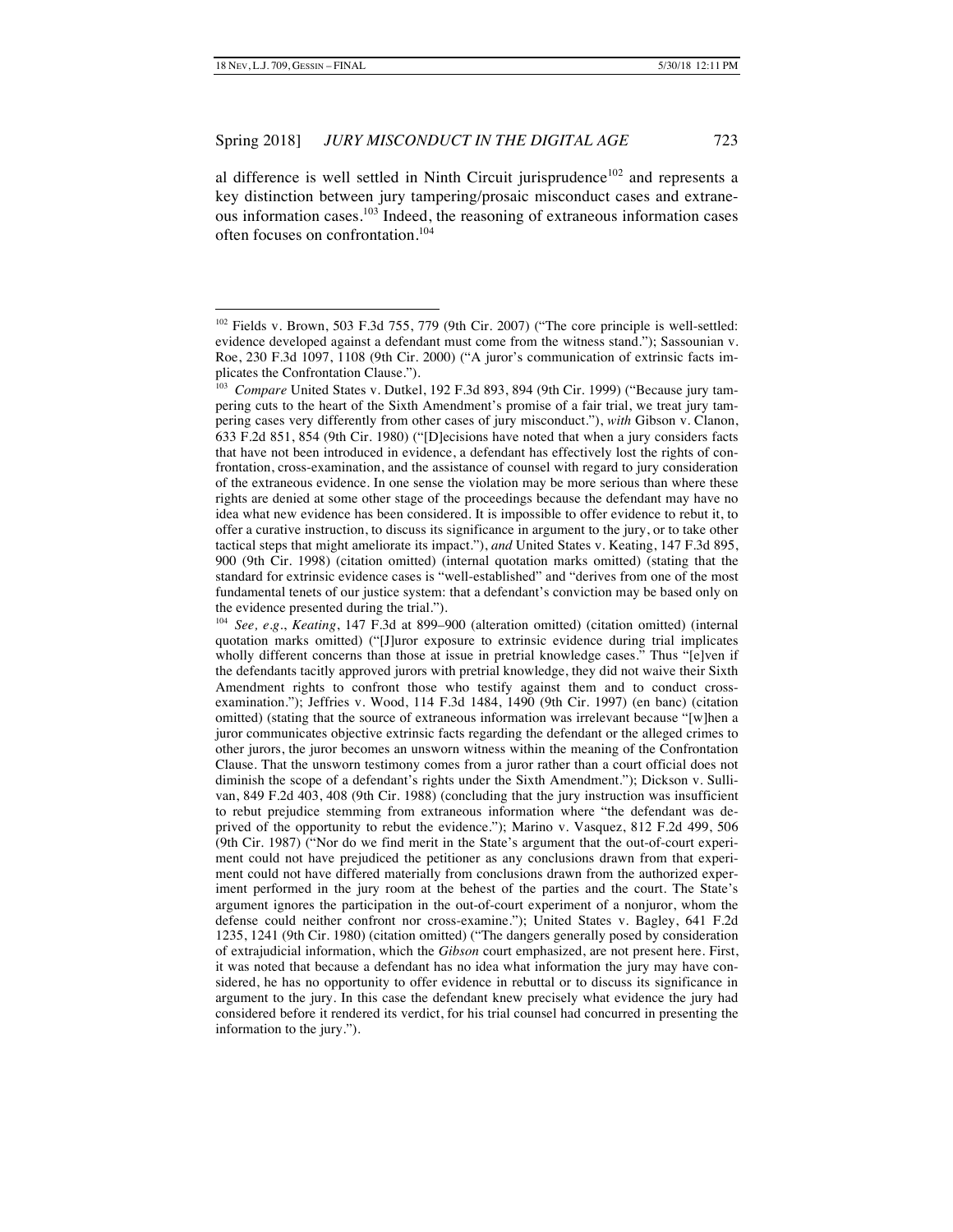What will be intriguing in cases after *Godoy* is whether the testimonial nature of any outside contact will become an established factor in determining whether the *Remmer* presumption is triggered.<sup>105</sup>

#### *B. Threshold Inquiry*

Before *Godoy*, in both contact and extrinsic evidence cases, to determine whether a hearing should be held, courts had to consider "the content of the allegations, the seriousness of the alleged misconduct or bias, and the credibility of the source."<sup>106</sup> However, the threshold inquiry differs between the two categories of misconduct. In extraneous information cases, the threshold question is whether the jury "used evidence that was not introduced at the trial."<sup>107</sup> If the evidence was not processed by any members of the jury, then the inquiry is over.<sup>108</sup> In contrast, where an *ex parte* contact is brought to the court's attention, the threshold inquiry is whether the contact *could* have affected a juror or jurors' mental state.<sup>109</sup> The burden is squarely on the defendant to make this *prima facie* showing.<sup>110</sup> There is no such *prima facie* showing requirement with extrinsic evidence cases. If the contact is *de minimis*—meaning that the contact could have little to no effect on a juror's mental state—then the defendant cannot make the requisite showing and the inquiry is over.<sup>111</sup>

#### *C. Voir Dire of Jurors*

The *voir dire* of jurors—the process by which the court questions the jury about the contact—is distinct between the frameworks. Where *ex parte* contacts are implicated, the inquiry centers on the effect of the contact on a juror or ju-

<sup>&</sup>lt;sup>105</sup> See Crawford v. Washington, 541 U.S. 36, 68 (2004) (Sixth Amendment forbids admission of testimonial evidence without an opportunity for the defendant to confront the witness).

<sup>106</sup> United States v. Angulo, 4 F.3d 843, 847 (9th Cir. 1993); *see also* United States v. Montes, 628 F.3d 1183, 1188–89 (9th Cir. 2011); United States v. Brande, 329 F.3d 1173, 1176– 77 (9th Cir. 2003).

<sup>&</sup>lt;sup>107</sup> United States v. Lopez-Martinez, 543 F.3d 509, 517 (9th Cir. 2008) ("The threshold question we must address, then, is a factual one: whether the jury obtained or used evidence that was not introduced at the trial. If, as the deliberating jurors all testified, none of them even saw the paper with the alternative jury instructions on it, it is logically impossible that this extrinsic evidence affected their verdict.").

<sup>108</sup> *Id.* at 519.

<sup>&</sup>lt;sup>109</sup> United States v. Dutkel, 192 F.3d 893, 898 (9th Cir. 1999) ("The first question the district court should have resolved is whether Dutkel made a prima facie showing that Ellis and Mumphrey's interactions with Johnson could have interfered with the jury's exercise of its functions vis-a-vis Dutkel.").

<sup>110</sup> *Id.* at 897.

<sup>&</sup>lt;sup>111</sup> Caliendo v. Warden of Cal. Men's Colony, 365 F.3d 691, 696 (9th Cir. 2004) ("Given this reality, if an unauthorized communication with a juror is *de minimis*, the defendant must show that the communication could have influenced the verdict before the burden of proof shifts to the prosecution.").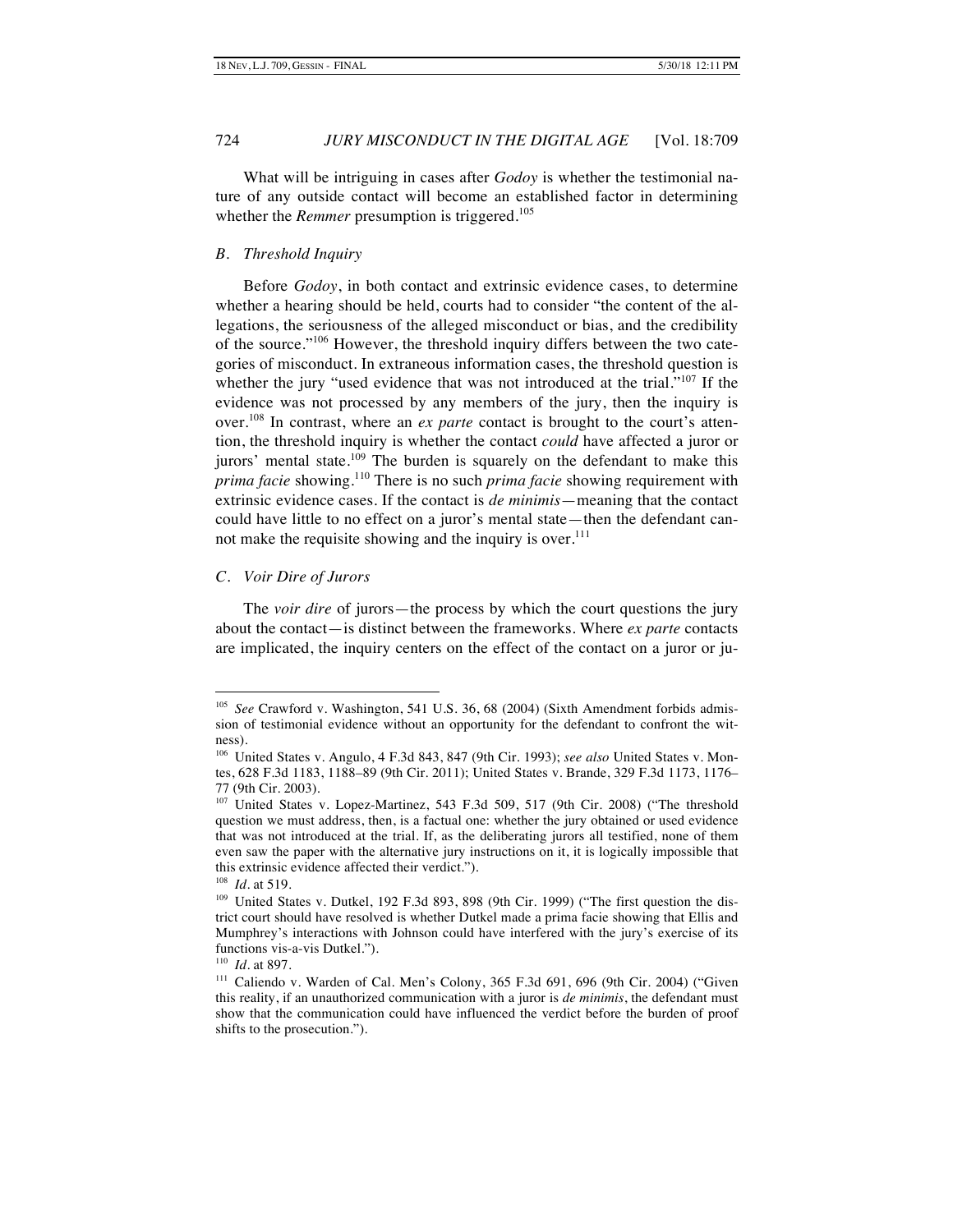rors' mental state.<sup>112</sup> The objective nature of the contact is less important than how the contact subjectively affects the jury.<sup>113</sup> On the other hand, in extrinsic evidence cases, the *voir dire* should focus on ascertaining the nature of the information to determine the information's materiality in light of the circumstances of the case.<sup>114</sup> Thus, "[a] trial judge should not investigate the subjective effects of any extrinsic evidence upon the jurors."<sup>115</sup>

#### *D. Deference to the Trial Judge*

In extrinsic evidence cases, the Ninth Circuit has described the deference owed to a trial judge's impression about the impact of the extraneous evidence as a "special deference,"<sup>116</sup> which "deserves substantial weight."117 Where *ex parte* contacts are involved, however, the Ninth Circuit has been less vocal about the discretion afforded a trial court.<sup>118</sup>

# *E. The Reasonable Probability Standard*

At the core of both *ex parte* contact and extrinsic evidence misconduct cases is the reasonable probability standard. However, the standard operates very differently in each framework. With contact cases, due to the presumption of prejudice, the government must convince the court of a negative, that "there is no reasonable possibility that the deliberations . . . were affected by the tampering."<sup>119</sup> Importantly, the weight of the evidence is not a factor for consideration.<sup>120</sup> Conversely, in extraneous information cases, "if there is a reasonable possibility that the extrinsic material *could* have affected the verdict," then a

 <sup>112</sup> *Dutkel*, 192 F.3d at 899.

<sup>113</sup> *Id.* at 897.

<sup>114</sup> Gibson v. Clanon, 633 F.2d 851, 855 (9th Cir. 1980) (presenting as a key part of the inquiry a "review [of] the record to determine the effect, if any, of the extrinsic evidence considered by the jury."); *see also* Marino v. Vasquez, 812 F.2d 499, 506 (9th Cir. 1987) (citation omitted) (stating that "reversible error commonly occurs where there is a direct and rational connection between the extrinsic material and a prejudicial jury conclusion, and where the misconduct relates directly to a material aspect of the case.").

<sup>115</sup> Dickson v. Sullivan, 849 F.2d 403, 406 (9th Cir. 1988) (citation omitted) (internal quotation marks omitted) (alteration omitted).

<sup>116</sup> United States v. Mills, 280 F.3d 915, 922 (9th Cir. 2002).

<sup>117</sup> *Dickson*, 849 F.2d at 405.

<sup>&</sup>lt;sup>118</sup> United States v. Simtob, 485 F.3d 1058, 1064 (9th Cir. 2007) (stating that "[a] court has 'considerable discretion' in determining" the nature of the *ex parte* contact, but not mentioning deference to the trial court's conclusions); United States v. Armstrong, 654 F.2d 1328, 1332 (9th Cir. 1981) (describing the deference as "some deference.").

<sup>119</sup> United States v. Dutkel, 192 F.3d 893, 899 (9th Cir. 1999) ("A *Remmer* hearing must begin with a strong presumption that the jury tampering affected the jury's decision-making as to Dutkel. The 'burden rests heavily upon the Government' to prove otherwise.").

 $120$  *Id.* ("In order to grant relief, the court need not conclude that the verdict as to Dutkel would have been different but for the jury tampering, but rather that the course of deliberations was materially affected by the intrusion.").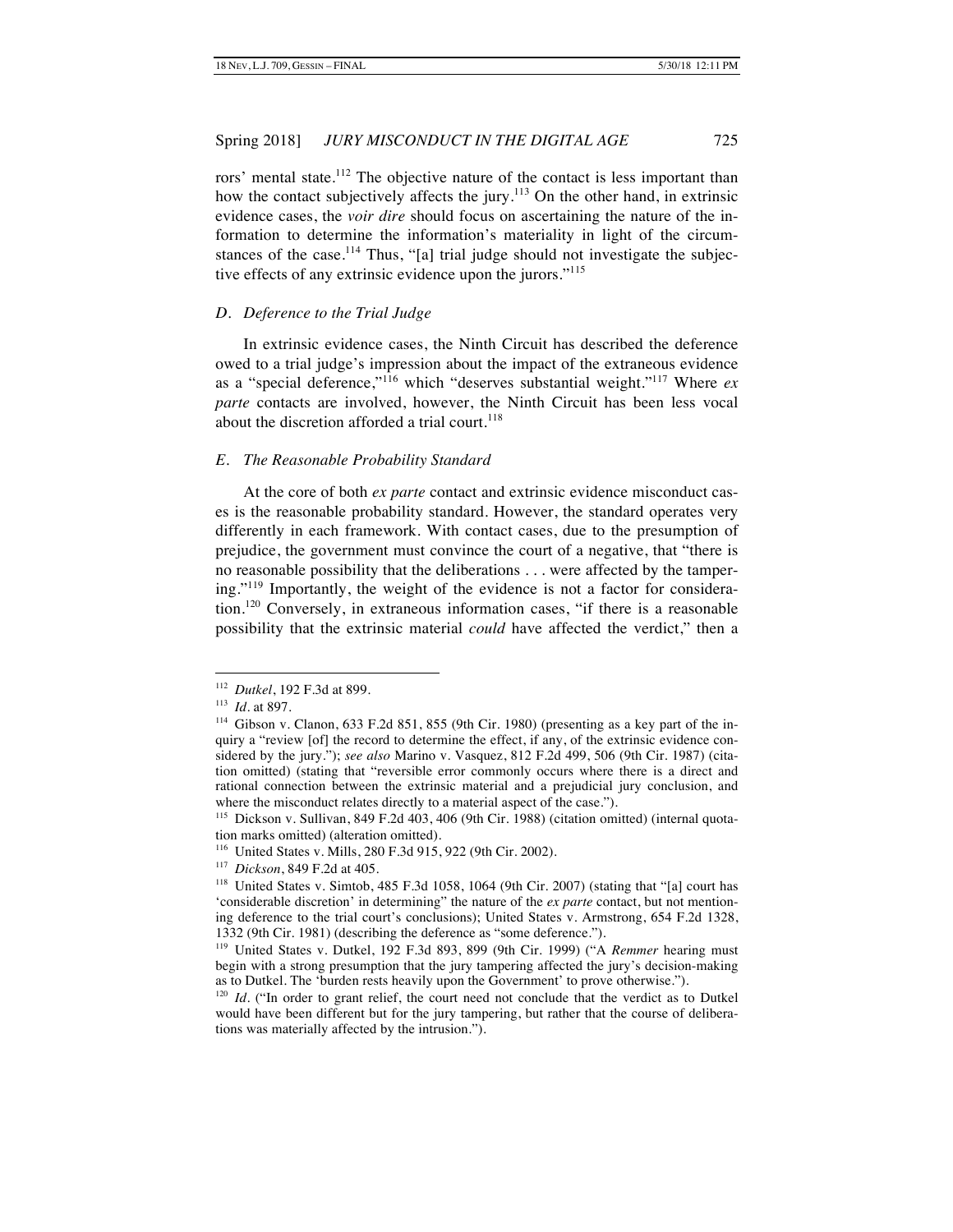new trial is warranted.<sup>121</sup> Accordingly, the defendant must convince the court of a positive, namely that there *could* have been an effect on the verdict. The prosecution then has the opportunity to show harmlessness beyond a reasonable doubt through application of the *Dickson/Jeffries* factors.122 Herein lies the government's burden of persuasion.

# IV. THE NINTH CIRCUIT'S ANSWER TO JURY MISCONDUCT IN THE DIGITAL AGE

Enrique Anthony Godoy was tried and convicted for second degree mur $der<sup>123</sup>$  After conviction, an alternate juror signed a declaration attesting:

During the course of the trial, juror number ten kept continuous communication with a gentleman up north, who she referred to as her "judge friend." Juror number ten explained to us, the jury as a whole, that she had a friend that was a judge up north. From the time of jury selection until the time of verdict, juror number ten would communicate with her "judge friend" about the case via her T-Mobile Blackberry, a two way text paging system. When the jury was not sure what was going on or what procedurally would happen next, juror number ten would communicate with her friend and disclose to the jury what he said.<sup>124</sup>

Godoy moved for a new trial based on jury misconduct.<sup>125</sup> The trial court refused to order an evidentiary hearing to investigate the allegation and denied Godoy's motion.<sup>126</sup> The California Court of Appeal affirmed "and the California Supreme Court summarily denied review."<sup>127</sup> Godoy filed a federal *habeas* petition, which the district court denied and a divided three-judge Ninth Circuit panel affirmed.<sup>128</sup> The Ninth Circuit then heard the case *en banc* and reversed. $129$ 

The mystery in *Godoy* is in what the "judge friend" said and how much of that information was relayed to the jury. The *Godoy* court impliedly categorizes the conduct as an  $ex$  parte contact.<sup>130</sup> Most intriguing about the misconduct in *Godoy* is that the suspect action could have been classified as extraneous information because the judge friend was imparting information to the juror. However, it is unclear from the record exactly what information was given by the judge friend and how much of that information was relayed to the rest of

 <sup>121</sup> *Dickson*, 849 F.2d at 405 (internal quotation marks omitted).

<sup>122</sup> United States v. Littlefield, 752 F.2d 1429, 1432 (9th Cir. 1985).

<sup>123</sup> Godoy v. Spearman, 861 F.3d 956, 958 (9th Cir. 2017) (en banc).

<sup>124</sup> *Id.* at 965.

<sup>125</sup> *Id.* at 960.

<sup>126</sup> *Id.* at 961.

<sup>127</sup> *Id.*

<sup>128</sup> *Id.*

<sup>129</sup> *Id.* at 960–62.

<sup>130</sup> *Id.* at 959 (emphasis added) ("when faced with allegations of *improper contact between a juror and an outside party*, courts apply a settled two-step framework.").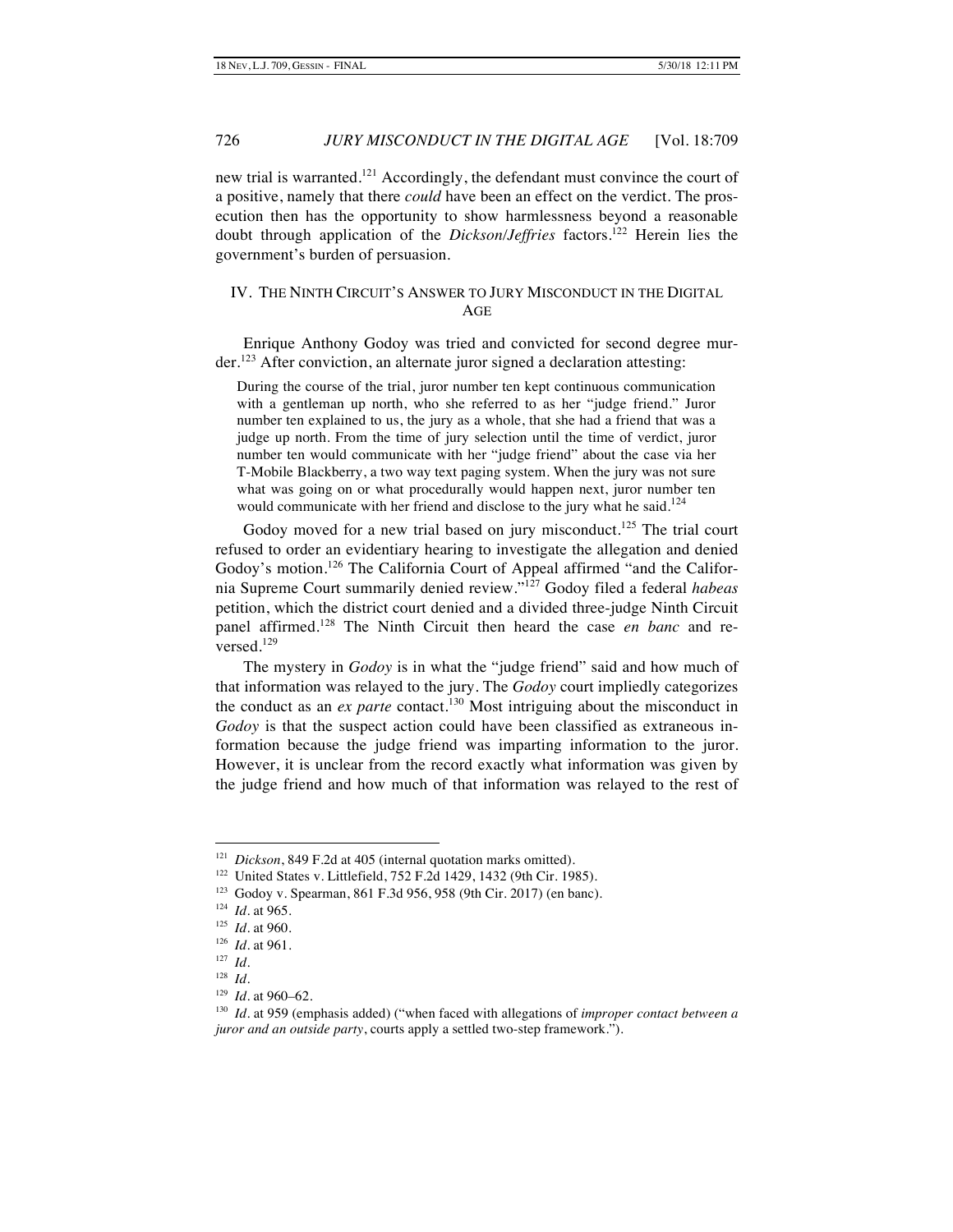the jury. Nevertheless, the Ninth Circuit did not toil in categorizing the misconduct.

The decision reaffirmed in no uncertain terms the two-step *ex parte* contact framework with the right to an impartial jury as the constitutional underpinning.<sup>131</sup> *Godoy* is silent about the right to confrontation. When discussing the standard for step one—which triggers the presumption—the Ninth Circuit references Footnote Six, which pronounces:

Some of our cases have suggested the presumption attaches under only more limited circumstances. For example, in *United States v. Dutkel*, we said in dictum that the presumption of prejudice arises only in the context of jury tampering (i.e., threats or bribes intended to influence the jury's decision). Although tampering is among the types of contacts that may raise a presumption, nothing in *Mattox* or *Remmer* suggests this is the *only* circumstance where the presumption arises. We have also suggested that the presumption applies only to the introduction of extraneous information—not to ex parte contacts that do not impart information "pertaining to any fact in controversy or any law applicable to the case." Although, as noted, it is certainly relevant whether the contact was "about the matter pending before the jury," neither *Remmer* nor *Mattox* suggests that the outside party must actually "submit extraneous information (e.g., a file or dictionary) to the jury" before the presumption arises. In *Tarango*, for example, the police officers who tailed the holdout juror on his drive into the courthouse imparted no specific information about any fact or point of law in the case. This contact was nonetheless "possibly prejudicial" within the meaning of *Mattox* and *Remmer*. Accordingly, we reiterate that any outside contact raising a credible risk of influencing the verdict triggers the presumption of prejudice. To the extent cases such as *Dutkel* and *Rosenthal* suggested otherwise, they are **disapproved**. 132

While subtly worded, Footnote Six reveals two monumental shifts in Ninth Circuit jury misconduct jurisprudence: (1) the categories of prosaic contacts, *ex parte* contacts and extraneous information meld into a single spectrum, and (2) the standard for triggering the *Remmer* presumption is lowered to a "credible risk" of influencing the jury standard.

Footnote Six glides through the three categories of contacts, connecting them into one spectrum. The footnote recognizes that past Ninth Circuit case law has been unclear about which categories of misconduct trigger the *Remmer*  presumption. The footnote then combines the three categories by opining that "any outside contact" could "trigger[] the presumption of prejudice."<sup>133</sup>

At the conclusion of the footnote, the Ninth Circuit expressly disapproved portions of two Ninth Circuit cases, *Dutkel* and *Rosenthal*. The dicta in these cases marked for disapproval squarely addresses categorizing jury misconduct as a process for attaching the presumption. By disapproving *Dutkel* and *Rosenthal*, the Ninth Circuit signaled to lower courts that misconduct should no long-

 <sup>131</sup> *Id.* at 959, 962–64.

<sup>&</sup>lt;sup>132</sup> *Id.* at 968 n.6 (citations omitted) (alterations omitted).

<sup>133</sup> *Id.*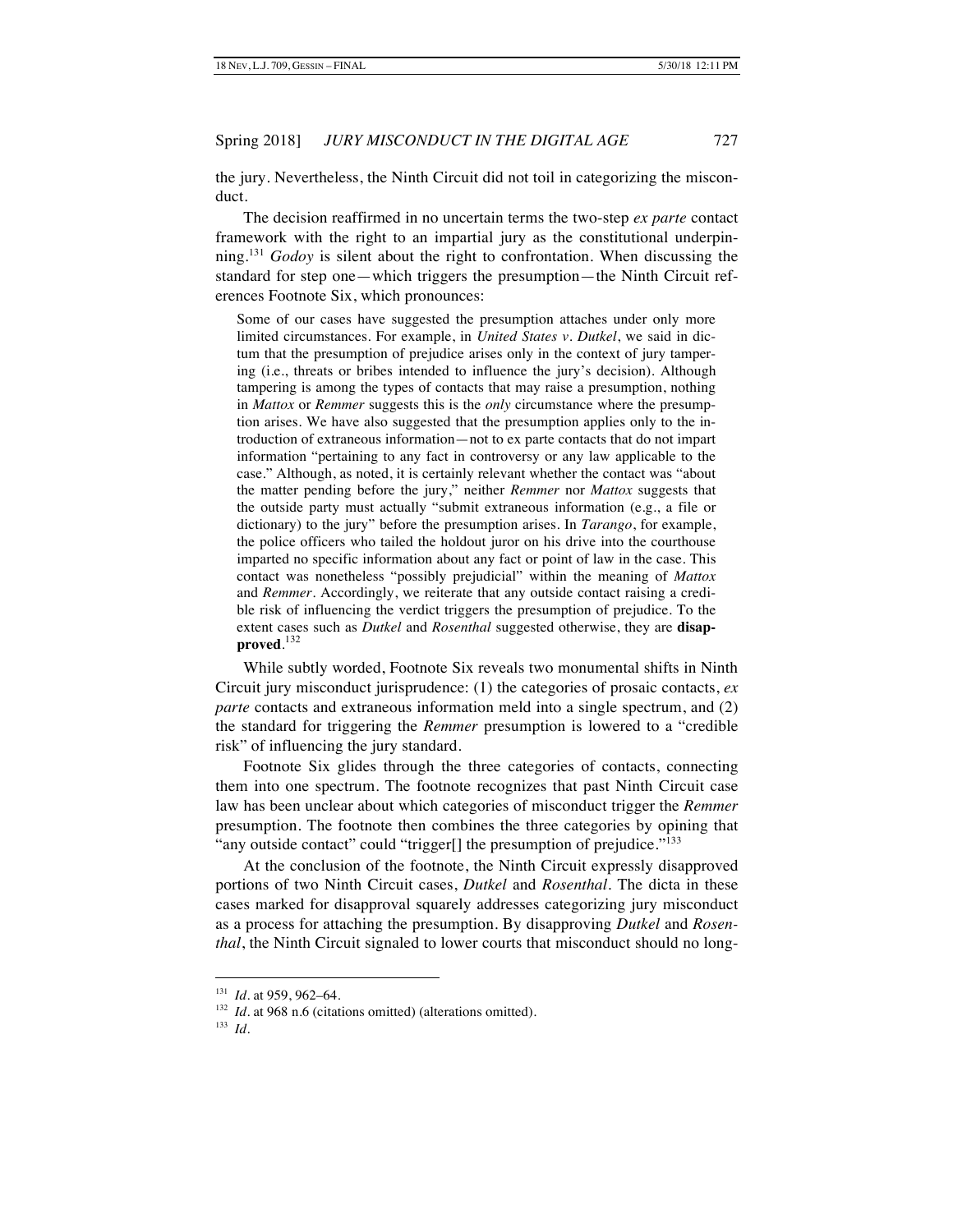er be viewed categorically, but along a single spectrum with the dividing line being the point at which the presumption is triggered.

The other major change is lowering the trigger standard for the *Remmer* presumption to a point where any outside contact has "credible risk" of influencing the verdict.<sup>134</sup> Interestingly, this standard seemingly comes out of nowhere. The Circuit cited *Tarango* for the credible risk standard,135 but *Tarango* did not pronounce a new standard or provide a citation to support its "credible risk" language.<sup>136</sup> This dicta in *Tarango* is gloss on statements made in *Mattox*  about an external contact having a "tendency" to be "injurious to the defendant."<sup>137</sup> *Mattox*, in turn, when commenting that "[i]t is not open to reasonable doubt that the tendency of" the newspaper article at issue in the case "was injurious to the defendant,"<sup>138</sup> was merely stating the obvious. After all, the newspaper article stated, *inter alia*, "[i]f [Mattox] is not found guilty of murder he will be a lucky man, for the evidence against him was very strong, or, at least, appeared to be to an outsider."<sup>139</sup> This language should be considered a superfluous comment about the obvious nature of the newspaper's prejudice to Mattox. *Godoy* therefore created a new standard for attaching the *Remmer* presumption based on a Ninth Circuit panel's gloss on 125-year-old dicta.

After *Godoy*, any outside contact with the jury, be it a prosaic contact, jury tampering, or extraneous information, should be evaluated under a two-step framework similar to the prosaic/jury-tampering framework. The first step is determining whether the defendant presents "evidence of a contact sufficiently improper as to raise a credible risk of affecting the outcome of the case."<sup>140</sup> Defendants will have the burden of proving something more than "threadbare or speculative allegations" of misconduct or "prosaic" contacts with the jury. $141$ Courts should continue to consider the content of the allegations, seriousness of the alleged misconduct or bias, and the credibility of the source. In these considerations, the identity of the outside party and nature of the contact are particularly relevant.<sup>142</sup> Undue contact between government officials, like bailiffs or law enforcement agents involved in the case, and jurors "will almost categorically trigger the presumption."<sup>143</sup>

 <sup>134</sup> *Id.* at 967–68, 968 n.6.

<sup>135</sup> *Id.* at 967.

<sup>136</sup> *See generally* Tarango v. McDaniel, 815 F.3d 1211 (9th Cir. 2016).

<sup>&</sup>lt;sup>137</sup> *Id.* at 1222 (citation omitted) ("*Mattox* requires a trial court to examine possible prejudice when it is confronted with evidence of an external contact that has a 'tendency' to be 'injurious to the defendant.' Thus, an external contact with a juror need only raise a risk of influencing the verdict to be deemed possibly prejudicial.").

<sup>138</sup> Mattox v. United States, 146 U.S. 140, 150 (1892).

<sup>139</sup> *Id.* at 143.

<sup>140</sup> *Godoy*, 861 F.3d at 967.

<sup>&</sup>lt;sup>141</sup> *Id.* (citation omitted) (internal quotation marks omitted) (alteration omitted).

<sup>142</sup> *Id.*

<sup>&</sup>lt;sup>143</sup> *Id.* (citation omitted) (internal quotation marks omitted).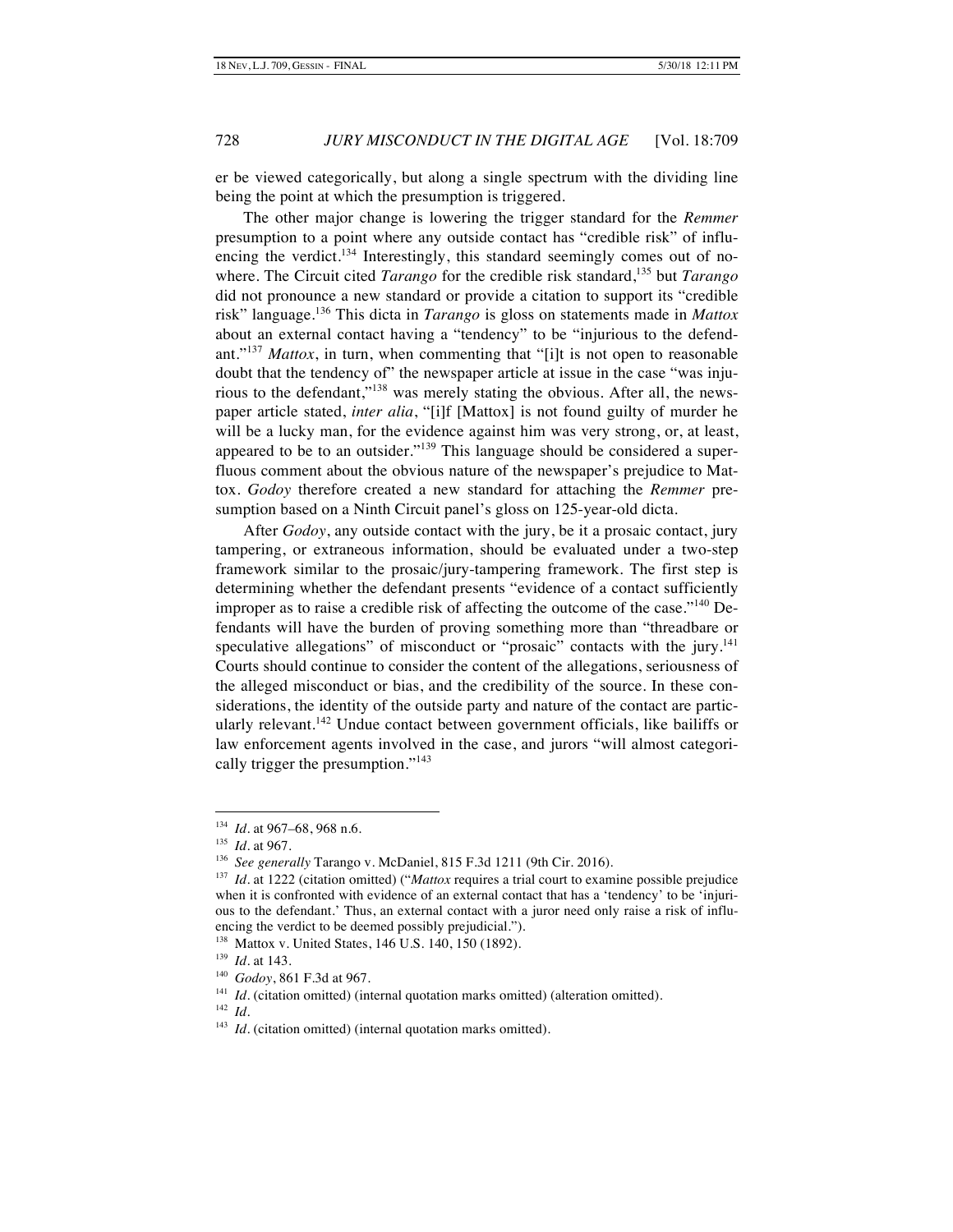In sum, at step one, trial courts should evaluate the full context of the allegations and determine whether the contact was improper and whether the contact raises a credible risk of influencing the jury. If the contact was proper or does not have a credible risk of influencing the jury, then the inquiry ceases. Conversely, if the contact was improper and raises a credible risk of influencing the jury, then the court continues to step two.

At step two, "the presumption of prejudice attaches, and the burden shifts to the [government] to prove the contact was harmless."<sup>144</sup> "Harmlessness in this context means that there is no reasonable possibility that the communication influenced the verdict."<sup>145</sup> Accordingly, the reasonable possibility standard survives *Godoy*, but there is no question that the burden of proof and persuasion lies squarely with the prosecution. Trial courts should still consider employing the *Dickson/Jeffries* factors to evaluate whether the government has reached its burden.

As for jury *voir dire* and the *Remmer* hearing, *Godoy* mandates that "once the presumption attaches, the trial court must hold a hearing on prejudice if there is any remaining uncertainty about what actually transpired, or whether the incidents that may have occurred were harmful or harmless."<sup>146</sup> The form of the hearing will depend on "what is necessary to determine the circumstances of the contact, the impact thereof upon the juror, and whether or not it was prejudicial," but the investigation be must be "reasonably calculated to resolve the doubts raised about the juror's impartiality."<sup>147</sup>

If Footnote Six is a sea change in Ninth Circuit law, then the question becomes, why a footnote? One possibility is the nature of the case. In *habeas* proceedings, in order to hear a claim *de novo*, a reasoned decision of the last state court to hear the matter must be contrary to clearly established Supreme Court law.<sup>148</sup> Pronouncing major shifts in jurisprudence is contradictory to finding that Supreme Court law is clearly established and there would be no reversal without *de novo* review.

Still a second reason could be that the Circuit was refraining from acknowledging just how confusing jury misconduct jurisprudence has become. After all, the trial court's error in relying on a single statement to simultaneously raise and rebut a presumption was obvious, as "a 'presumption' can be rebutted only by contrary evidence."<sup>149</sup> Yet, the *en banc* Ninth Circuit was the first tribunal to recognize the necessity of a *Remmer* hearing.150

<sup>&</sup>lt;sup>144</sup> *Id.* at 968 (citation omitted) (internal quotation marks omitted).

<sup>&</sup>lt;sup>145</sup> *Id.* (citation omitted) (internal quotation marks omitted) (alteration omitted).

<sup>&</sup>lt;sup>146</sup> *Id.* at 969 (citation omitted) (internal quotation marks omitted).

<sup>&</sup>lt;sup>147</sup> *Id.* (citation omitted) (internal quotation marks omitted) (alteration omitted).

<sup>148 28</sup> U.S.C. § 2254(d)(1) (2012).

<sup>149</sup> *Godoy*, 861 F.3d at 965.

<sup>&</sup>lt;sup>150</sup> *See id.* at 969–70 (illustrating the tension in the jurisprudence, which disapproves of a portion of *Rosenthal* in fashioning the new framework and then relies on *Rosenthal* in applying said framework).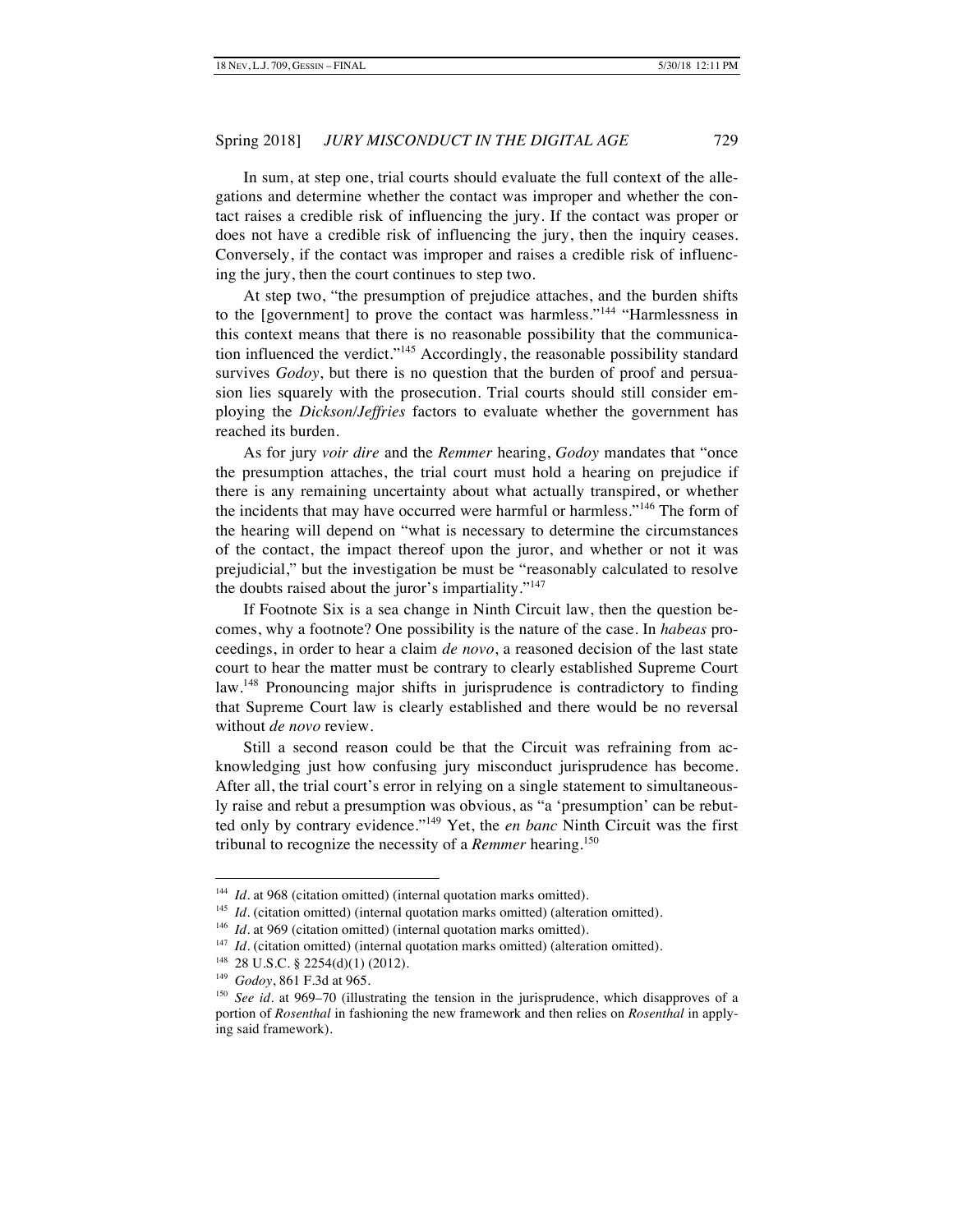A third possibility is that the Ninth Circuit did not wish to acknowledge, or wade into, a deep and continually fracturing circuit split that is difficult to define. The Supreme Court's decisions in *Smith v. Phillips*<sup>151</sup> and *United States v. Olano*<sup>152</sup> "created a great deal of uncertainty with respect to the continuing viability of the *Remmer* presumption, leading to a split among the federal Circuit Courts nationally."<sup>153</sup> *Phillips* and *Olano* are not jury misconduct cases that should have led to a circuit split, but given the state of confusion over applying the *Remmer* presumption, it is unsurprising that these Supreme Court cases provided enough dicta to splinter the circuits on the *Remmer* presumption.

*Phillips* was a *habeas corpus* appeal from a petitioner convicted of two counts of murder and one count of attempted murder.<sup>154</sup> The juror misconduct stemmed from a juror's job application during trial for employment as a major felony investigator with the same prosecutor's office that was prosecuting the petitioner.<sup>155</sup> Shortly after conviction, the trial court held a hearing on the juror misconduct and denied a request for a new trial.<sup>156</sup> The trial court's denial of the petition was affirmed on direct appeal.<sup>157</sup> On collateral review, the federal district court granted the *habeas* petition and the Second Circuit affirmed.<sup>158</sup> The Supreme Court reversed finding that the state trial court's hearing was constitutionally sufficient.<sup>159</sup> Using *Remmer I* as an example, but without directly citing to the decision, the Supreme Court stated: "This Court has long held that the remedy for allegations of juror partiality is a hearing in which the defendant has the opportunity to prove actual bias."<sup>160</sup>

In *Olano*, at the close of a complex criminal fraud trial, alternate jurors were allowed to attend deliberations without objection from defense counsel.<sup>161</sup> After conviction, the Ninth Circuit reversed under a plain error standard finding that the alternate jurors' presence violated Federal Rule of Criminal Procedure  $24(c)$ , which controls impaneling and discharge of alternate jurors.<sup>162</sup> In a footnote, the Circuit briefly glossed over the plain error standard merely stating that "the violation is inherently prejudicial" and that "it infringes upon a substantial

 <sup>151</sup> *See generally* Smith v. Phillips, 455 U.S. 209 (1982).

<sup>&</sup>lt;sup>152</sup> *See generally* United States v. Olano, 507 U.S. 725 (1993).

<sup>153</sup> State v. Berrios, 129 A.3d 696, 706 (Conn. 2016); *see also* United States v. Lawson, 677 F.3d 629, 642 (4th Cir. 2012) ("While the Supreme Court has not departed explicitly from its holding in *Remmer*, there is a split among the circuits regarding the issue whether the *Remmer* presumption has survived intact following certain later Court decisions.").

<sup>154</sup> *Smith*, 455 U.S. at 210–11.

<sup>155</sup> *Id.* at 212.

<sup>156</sup> *Id.* at 213–14.

<sup>157</sup> Phillips v. Smith, 485 F. Supp. 1365, 1369 (S.D.N.Y. 1980).

<sup>158</sup> *Smith*, 455 U.S. at 214.

<sup>159</sup> *Id.* at 221.

<sup>160</sup> *Id.* at 215.

<sup>161</sup> United States v. Olano, 507 U.S. 725, 727–29 (1993).

<sup>162</sup> *Id.* at 730.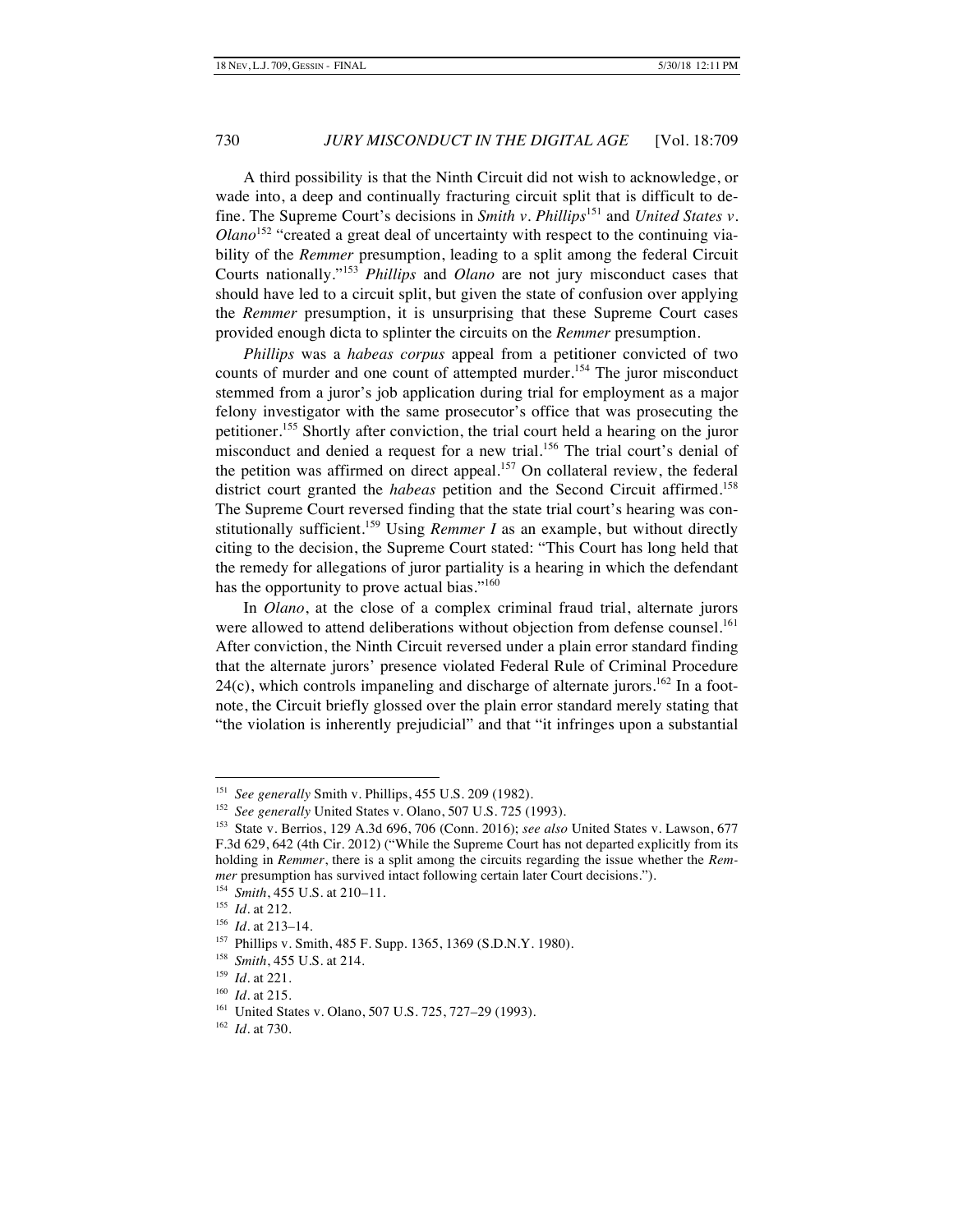right of the defendants."<sup>163</sup> The Supreme Court "granted certiorari to clarify the standard for 'plain error' review by the courts of appeals under [Federal] Rule [of Criminal Procedure] 52(b)."<sup>164</sup> Evaluating the juror "intrusion" jurisprudence within the plain error rubric, the *Olano* Court summarized heavily from *Phillips* and then citing *Turner* recognized that "[t]here may be cases where an intrusion should be presumed prejudicial, . . . but a presumption of prejudice as opposed to a specific analysis does not change the ultimate inquiry: Did the intrusion affect the jury's deliberations and thereby its verdict?"<sup>165</sup> The Supreme Court went on to narrow the holding stating, "Of course, the issue here is whether the alternates' presence sufficed to establish remedial authority under Rule 52(b), not whether it violated the Sixth Amendment or Due Process Clause . . ." so the question "is whether the instant violation of Rule 24(c) prejudiced respondents, either specifically or presumptively."<sup>166</sup> The Supreme Court was "not persuaded that the instant violation of Rule 24(c) was actually prejudicial."<sup>167</sup> And because there was there was "no specific showing that the alternate jurors . . . either participated in the jury's deliberations or 'chilled' deliberation by the regular jurors," and the defendants never requested a hearing, the issue could be decided against the defendants without a "*Remmer*-like hearing."<sup>168</sup>

*Phillips* and *Olano* are jury misconduct outliers and should never have shattered the circuits. The misconduct in each case falls squarely outside the contact and extraneous information spectrum. The juror in *Phillips* who applied for a job with the prosecutor's office while serving as a juror was *internally* biased as opposed to *externally* influenced by some contact or extraneous information. In *Olano*, the intrusion came from the mere presence of alternate jurors, not from some extra-judicial source. Moreover, the intrusion's extent was never hashed out because there was no hearing in the trial court. The cases are also set apart in their standards of appellate review in that *Phillips* was a *habeas* case that accorded special deference to the state courts and *Olano* was decided within the stricture of plain error review. Indeed, *Olano* has become the seminal decision for plain error review.<sup>169</sup> Both decisions were penned by conservative jurists, *Phillips* by then Justice William Rehnquist, and *Olano* by Justice Sandra Day O'Connor, who took umbrage with broad applications of presumptive or conclusive implied juror bias.170 Finally, *Phillips* and *Olano* involved

 <sup>163</sup> *Id.* at 731.

<sup>164</sup> *Id.*

<sup>&</sup>lt;sup>165</sup> *Id.* at 739 (citation omitted).

<sup>166</sup> *Id.*

<sup>167</sup> *Id.* at 740.

<sup>168</sup> *Id.* at 739–40.

<sup>169</sup> Virgin Islands v. Vanterpool, 767 F.3d 157, 162 (3d Cir. 2014) (describing *Olano* as "seminal."); United States v. Roberson, 46 M.J. 826, 828 (A.F. Ct. Crim. App. 1997) (recognizing *Olano* as the "seminal case explaining the doctrine of plain error.").

 $170$  Smith v. Phillips, 455 U.S. 209, 221–22 (1982) (O'Connor, J., concurring) (writing separately to express her view that *Phillips* "does not foreclose the use of 'implied bias'" in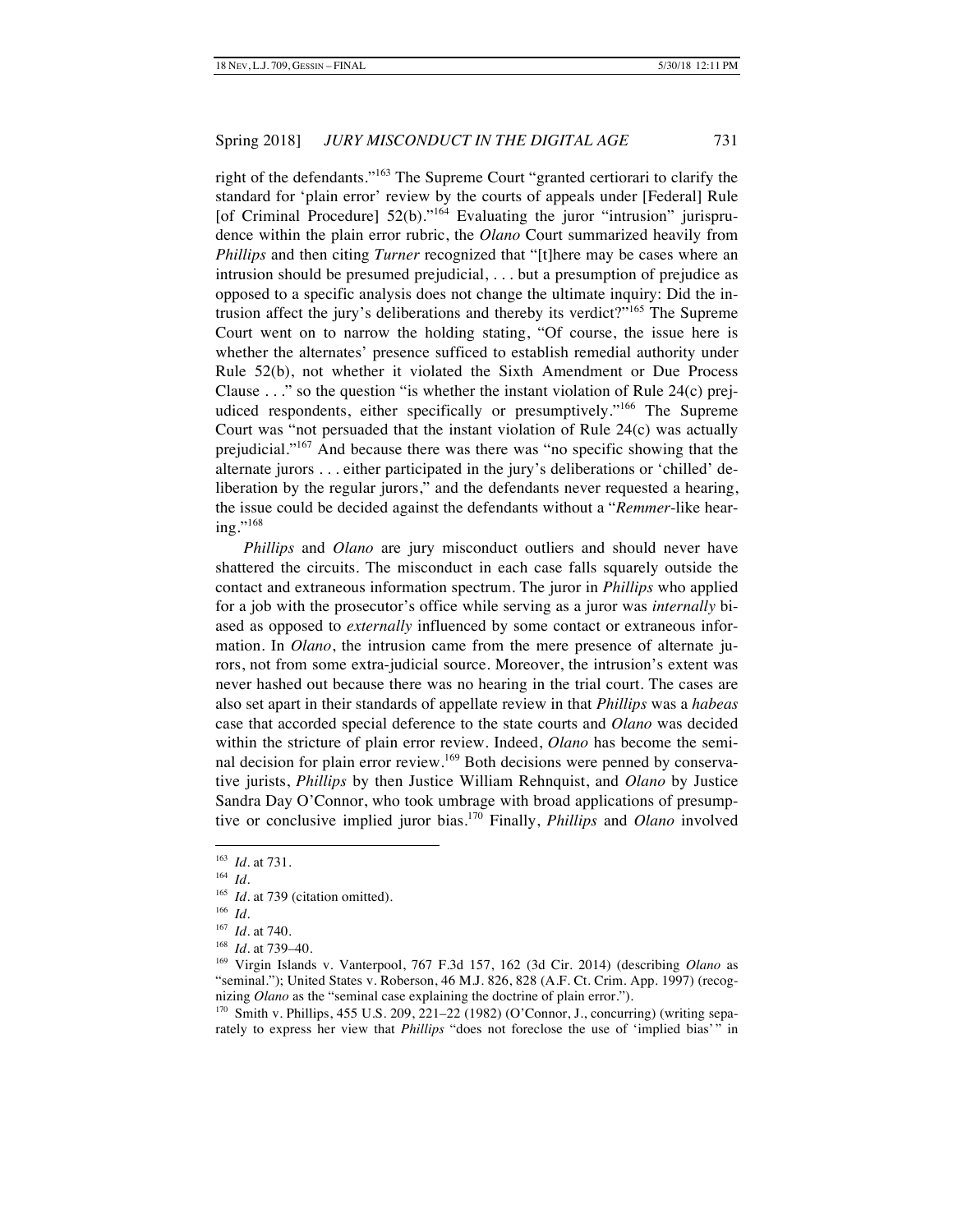extraordinarily lengthy criminal trial proceedings involving serious crimes, double homicide in *Phillips*, <sup>171</sup> and a seven-defendant elaborate loan kickback scheme in *Olano*<sup>172</sup> that the conservative members of the Supreme Court were presumably not readily willing to disturb.<sup>173</sup> Without expressly stating so, the majority in each case may have weighed the policies of reserving judicial resources and finality against the severity of the jury misconduct.

Courts and scholars have recognized the circuit split, yet there is wide disagreement about the split's nature. The Fourth Circuit recognizes a three-way circuit split with the Second, Fourth, Seventh, Ninth, Tenth and Eleventh Circuits applying the *Remmer* presumption "in cases involving external influences on jurors," the Fifth, Sixth, Eighth and District of Columbia Circuits "depart[ing] from use of the presumption," and the First and Third Circuits conditionally apply the *Remmer* presumption in egregious cases.<sup>174</sup>

On the other hand, the Supreme Court of Connecticut opines that the Second Circuit applies the presumption to cases where "any extra-record information" has been imparted to a juror, the Fourth Circuit triggers the presumption where the "extrajudicial communication" is "more than innocuous," the First, Third, Seventh, Eighth, Ninth and Tenth Circuits apply the presumption to "serious, or not 'innocuous' claims of external influence," the Eleventh Circuit continues to apply *Remmer* "while acknowledging, but declining to resolve, questions concerning its continued viability," the Fifth and District of Columbia Circuits "significantly modified or overruled" the *Remmer* presumption, and the Sixth Circuit has concluded that the *Remmer* presumption is "a completely dead letter."<sup>175</sup>

Outside of the courts, one writer describes the circuit split as the Eleventh Circuit having "no articulated standard," the Seventh and Fourth Circuits ap-

172 *Olano*, 507 U.S. at 727.

-

174 United States v. Lawson, 677 F.3d 629, 643 (4th Cir. 2012).

175 State v. Berrios, 129 A.3d 696, 707, 709–10, 710 n.21 (Conn. 2016).

<sup>&</sup>quot;some extreme situations" such as when a "juror is an actual employee of the prosecuting agency, that the juror is a close relative of one of the participants in the trial or the criminal transaction, or that the juror was a witness or somehow involved in the criminal transaction."); *see also* McDonough Power Equip. v. Greenwood, 464 U.S. 548, 552–56 (1984) (reversing a finding of implied juror bias where the juror failed to disclose material information in *voir dire* and setting forth a new standard that removes implying juror bias from the analysis).

<sup>171</sup> Phillips v. Smith, 485 F. Supp. 1365, 1366 (S.D.N.Y. 1980).

<sup>173</sup> The first trial in *Phillips* lasted forty-two days and ended in a mistrial, and the second trial lasted sixty-six days. 485 F. Supp. at 1366–67. The trial in *Olano* lasted three months. 507 U.S. at 727. In another juror misconduct case, Justice Rehnquist explained that "a litigant is entitled to a fair trial but not a perfect one, for there are no perfect trials," and that "[t]rials are costly, not only for the parties, but also for the jurors performing their civic duty and for society which pays the judges and support personnel who manage the trials." *Greenwood*, 464 U.S. at 553 (alterations, citation, and internal quotation marks omitted). The jurist then noted that "We have also come a long way from the time when all trial error was presumed prejudicial and reviewing courts were considered citadels of technicality." *Id.* (citation omitted) (internal quotation marks omitted).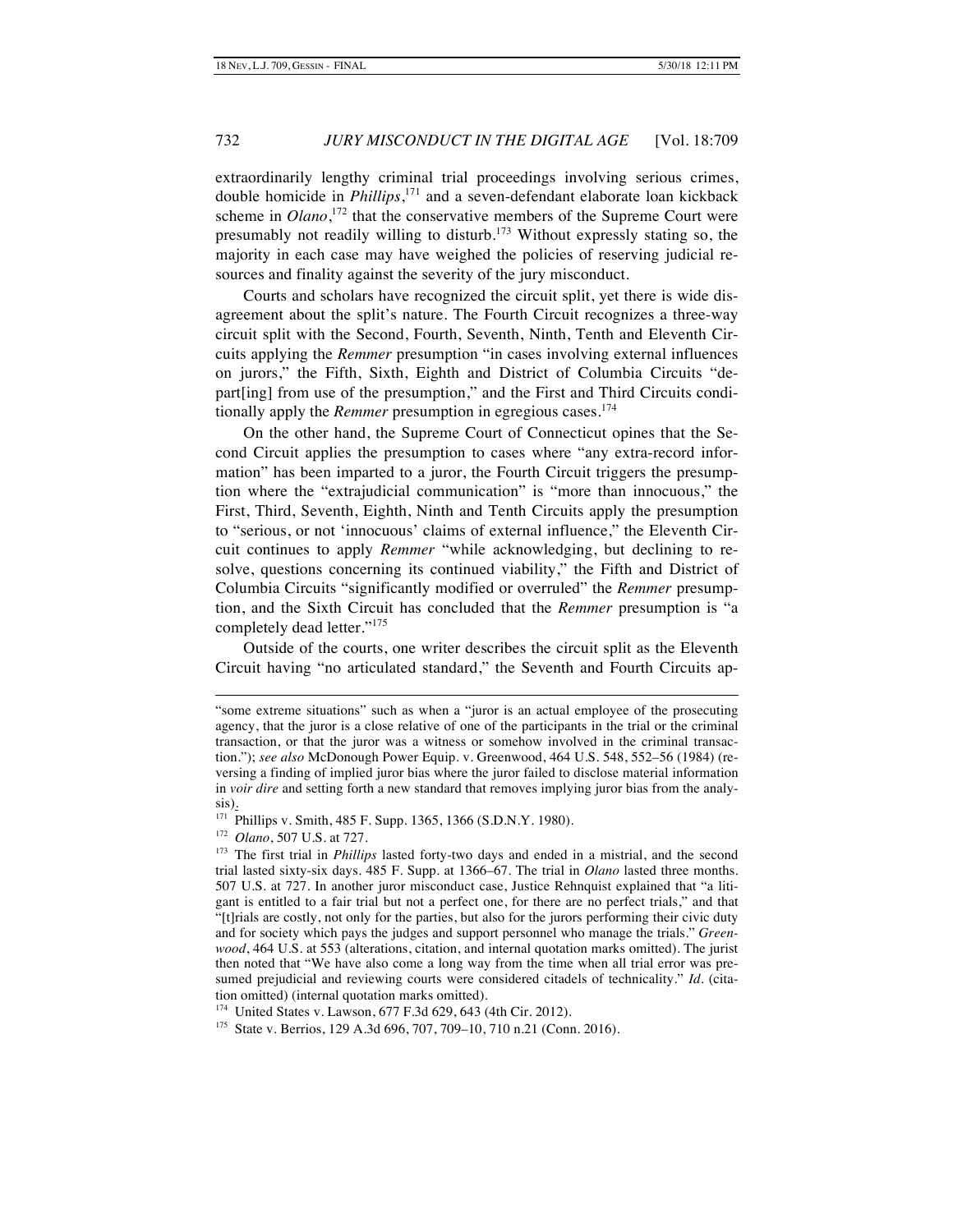plying the presumption with "an exception for innocuous interventions," the Tenth and Eighth Circuits using the presumption but having a carve out for federal *habeas* cases, "[t]he Second and Third Circuits applying a variation of the hypothetical-average-jury test," the Fifth and District of Columbia Circuits granting discretion to the trial court as to whether to apply the presumption or not, the First and Ninth Circuits applying the presumption only in "egregious circumstances," and the Sixth Circuit having discarded the presumption.<sup>176</sup>

The dizzying array of views on circuit approaches and alignments is the product of decades of categorizing conduct that is best viewed on a spectrum. While the Ninth Circuit chose not to opine on the circuit split or recognize its application of the *Remmer* presumption as an issue of first impression, the Fourth Circuit addressed the split head-on and stated that "the question whether a rebuttable presumption of prejudice arises in" extraneous information cases "is an issue of first impression in this Court."<sup>177</sup> While there are many ways to parse the circuit split, only three circuits have expressly applied a defined *Remmer* presumption to extraneous information cases: the Fourth, Ninth, and Eleventh Circuits. That is where these circuits split off from the rest.

In sum, the Fourth, Ninth, and Eleventh Circuits have chosen to pare down the *Remmer* presumption framework and apply that framework to extraneous information cases. This framework turns the categories of misconduct into a single spectrum. By doing so, the framework is designed for handling the untold variations of misconduct in the future.

#### **CONCLUSION**

While federal appellate courts traditionally shy away from sweeping changes in constitutional law, the digital age is quite the opposite. The law sustains on stability while the digital age feasts on disruption. Every day across the nation jurors are called upon to disrupt their lives to fulfill their civic duty. Citizens do not stop being their digitally connected selves when they become jurors, and so it is poetic that the jury box is where technology exerts the greatest potential to disrupt trials. As new conduits of communication carry ever increasing depths of content to jurors, trial courts should expect jury misconduct to skyrocket. No matter how novel the misconduct, the Ninth Circuit's *Godoy*  framework is the blueprint for jury misconduct in the digital age.

<sup>&</sup>lt;sup>176</sup> Kerr, *supra* note 19, at 1463–76 (alteration omitted).

<sup>177</sup> *Lawson*, 677 F.3d at 644.